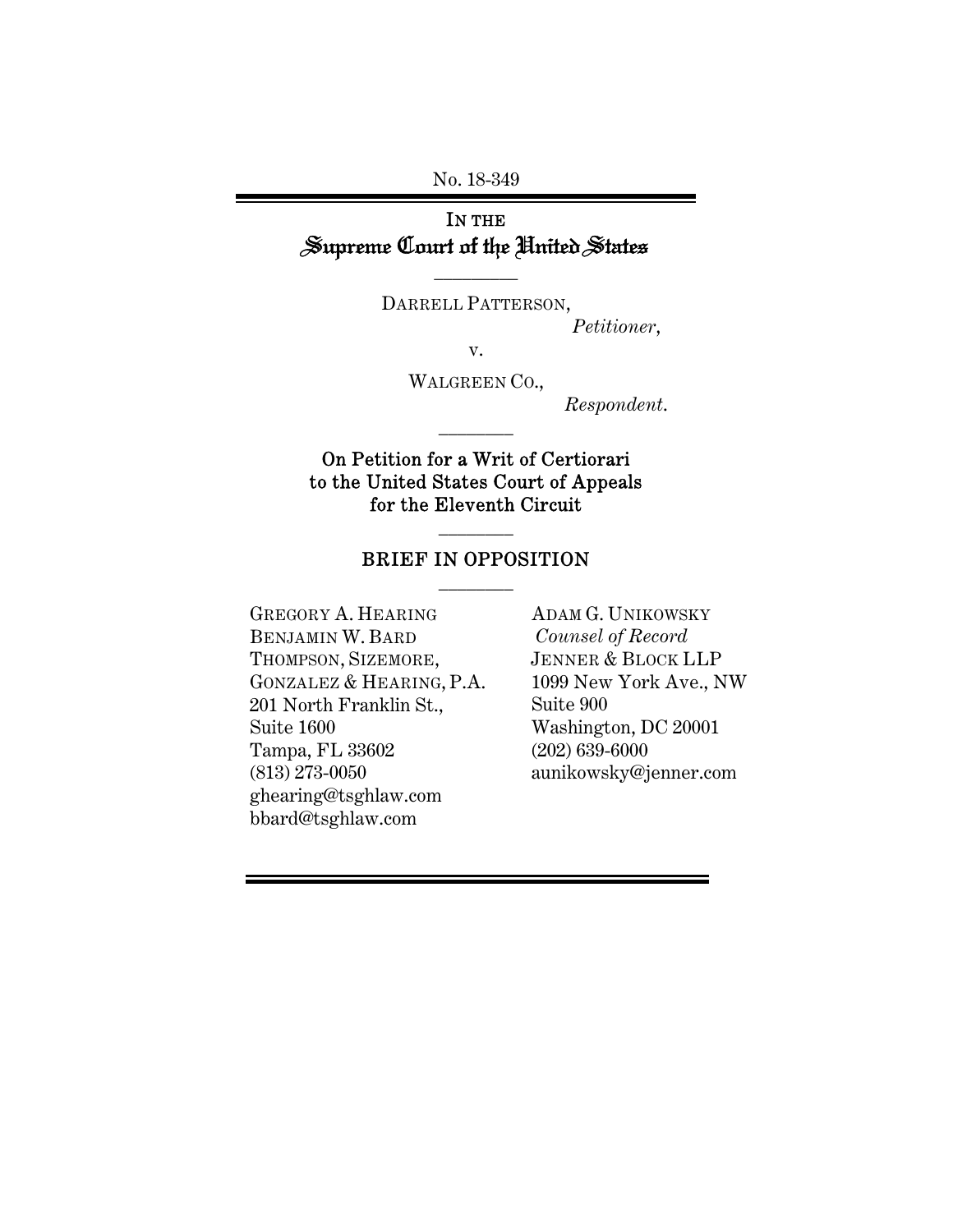### QUESTIONS PRESENTED

- 1. Whether the Eleventh Circuit correctly held that the particular religious accommodations that Walgreens offered to Patterson in this case were "reasonabl[e]" under 42 U.S.C. § 2000e(j)?
- 2. Whether the Eleventh Circuit correctly held, in the alternative, that the particular religious accommodation requested by Patterson would have constituted an "undue hardship on the conduct of the employer's business" under 42 U.S.C. § 2000e(j)?
- 3. Whether the Court should overrule *TWA v. Hardison*, 432 U.S. 63 (1977)?

i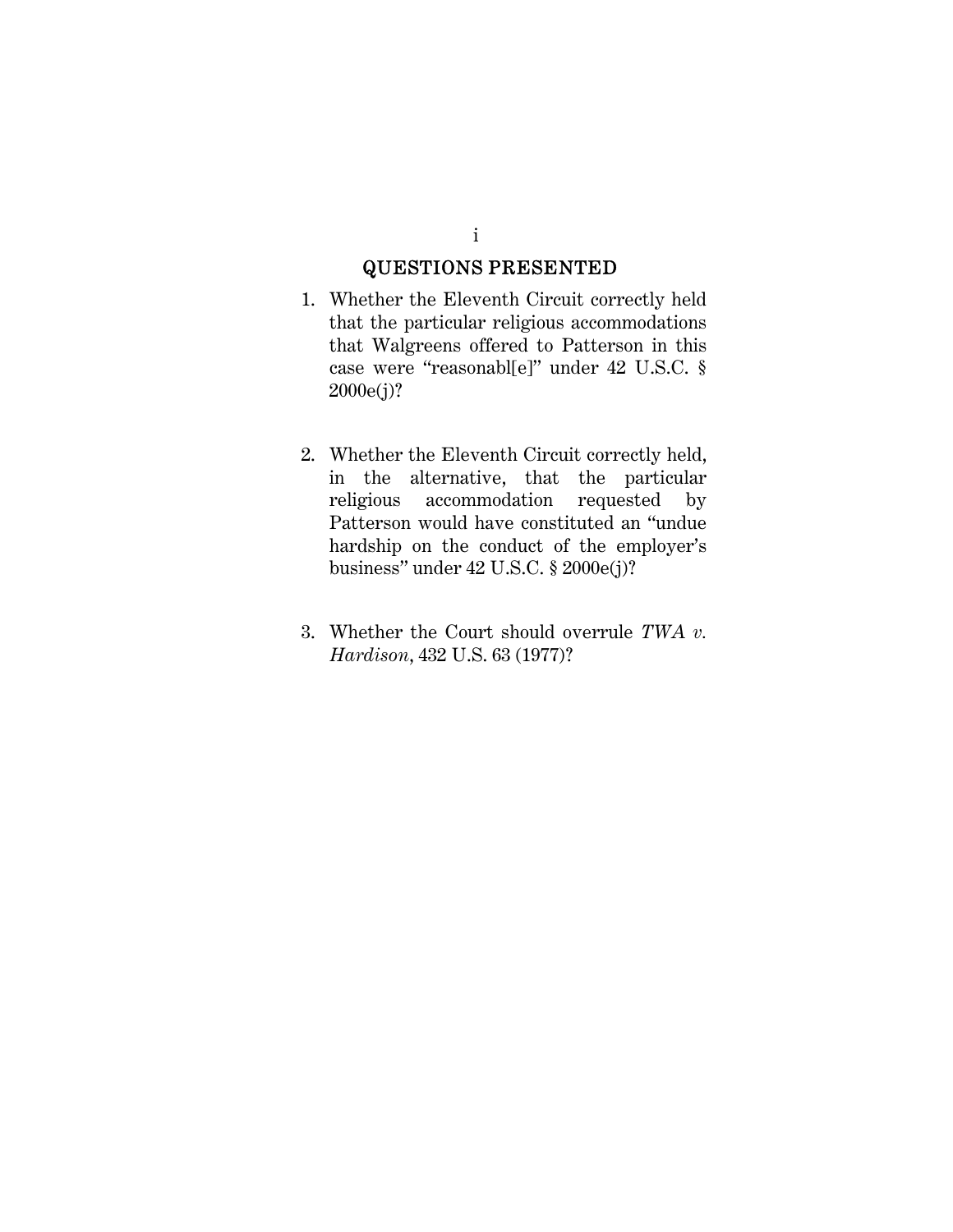# TABLE OF CONTENTS

|     | A. |                                                                                                          |  |  |
|-----|----|----------------------------------------------------------------------------------------------------------|--|--|
|     | Β. |                                                                                                          |  |  |
|     |    |                                                                                                          |  |  |
| I.  |    | The First Question Presented Does Not                                                                    |  |  |
|     | A. | There is no circuit split on what<br>constitutes a "reasonable"                                          |  |  |
|     | B. | The Eleventh Circuit's decision is                                                                       |  |  |
|     | C. | This case would be a poor vehicle 21                                                                     |  |  |
| II. |    | The Second Question Presented Does Not                                                                   |  |  |
|     | A. | There is no circuit split on whether<br>undue hardship can be<br>an<br>established via "speculation." 22 |  |  |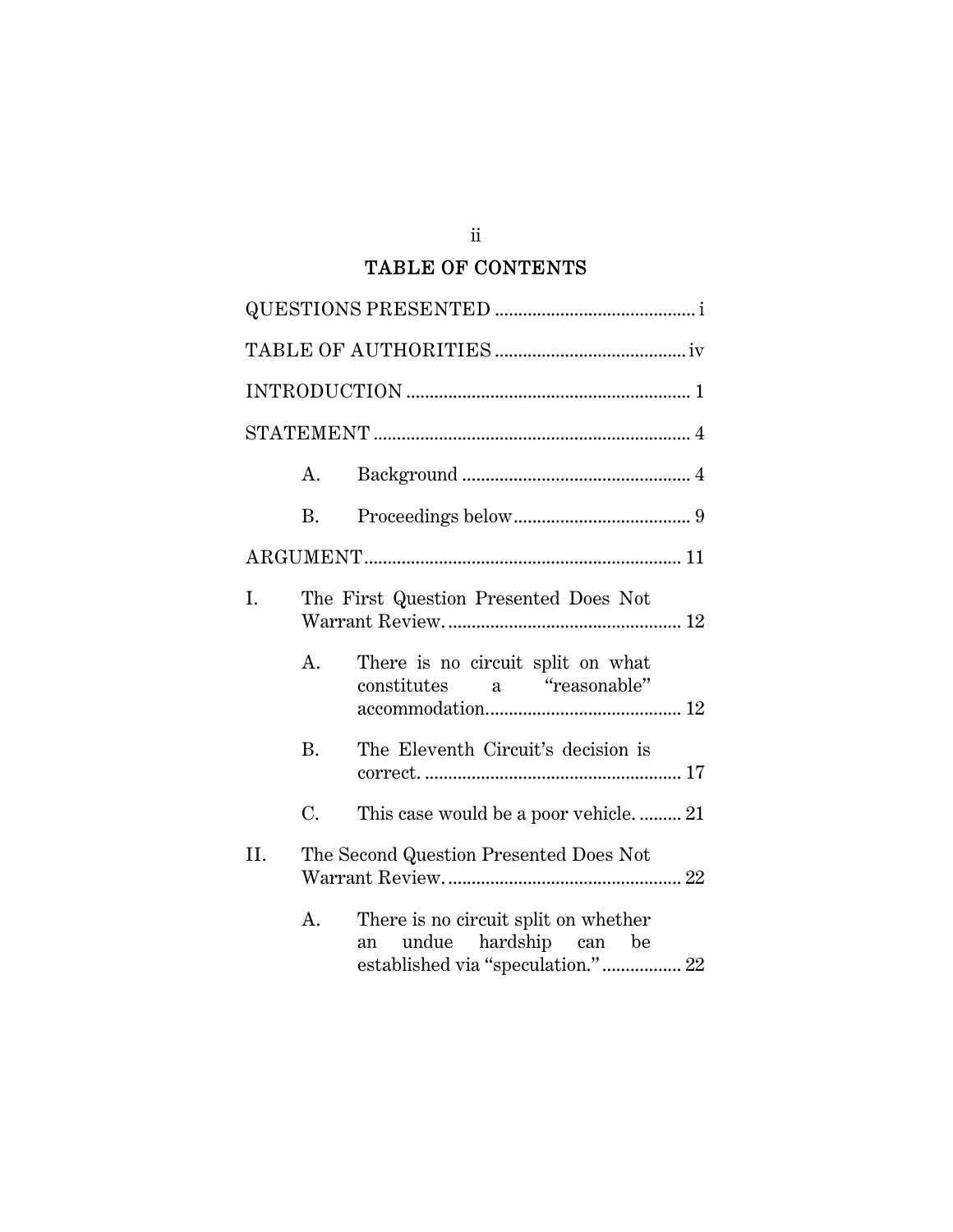|      | В. | The Eleventh Circuit's holding is          |  |
|------|----|--------------------------------------------|--|
|      | C. |                                            |  |
| III. |    | The Third Question Presented Does Not      |  |
|      | A. | <i>Hardison</i> should not be overruled 28 |  |
|      | B. | This case would be a poor vehicle31        |  |
|      |    |                                            |  |

# iii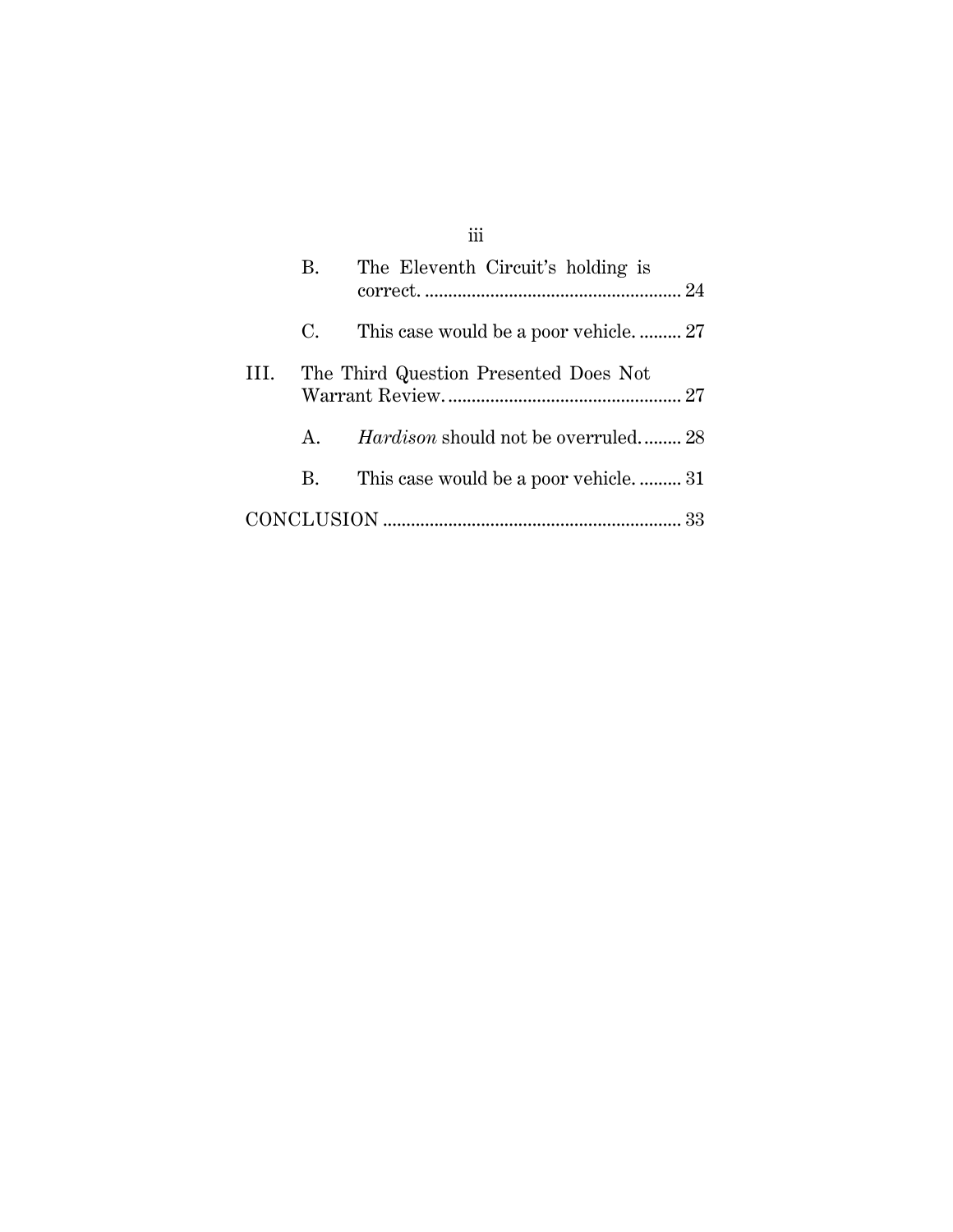# TABLE OF AUTHORITIES

### CASES

| Ansonia Board of Education v. Philbrook,                                         |
|----------------------------------------------------------------------------------|
| Baker v. Home Depot, 445 F.3d 541 (2d Cir.                                       |
| Benton v. Carded Graphics, Inc., 28 F.3d<br>1208, 1994 WL 249221 (4th Cir. 1994) |
| Brown v. General Motors Corp., 601 F.2d 956                                      |
| Cooper v. Oak Rubber Co., 15 F.3d 1375 (6th                                      |
| $EEOC v.$ Firestone Fibers & Textiles $Co.$ , 515                                |
| EEOC v. Ilona of Hungary, Inc., 108 F.3d                                         |
| Kimble v. Marvel Entertainment, LLC, 135 S.                                      |
| Landgraf v. USI Film Products, 511 U.S. 244                                      |
| Opuku-Boateng v. California, 95 F.3d 1461                                        |
| Sturgill v. UPS, 512 F.3d 1024 (8th Cir. 2008) 15, 19                            |
| Tabura v. Kellogg USA, 880 F.3d 544 (10th                                        |

### iv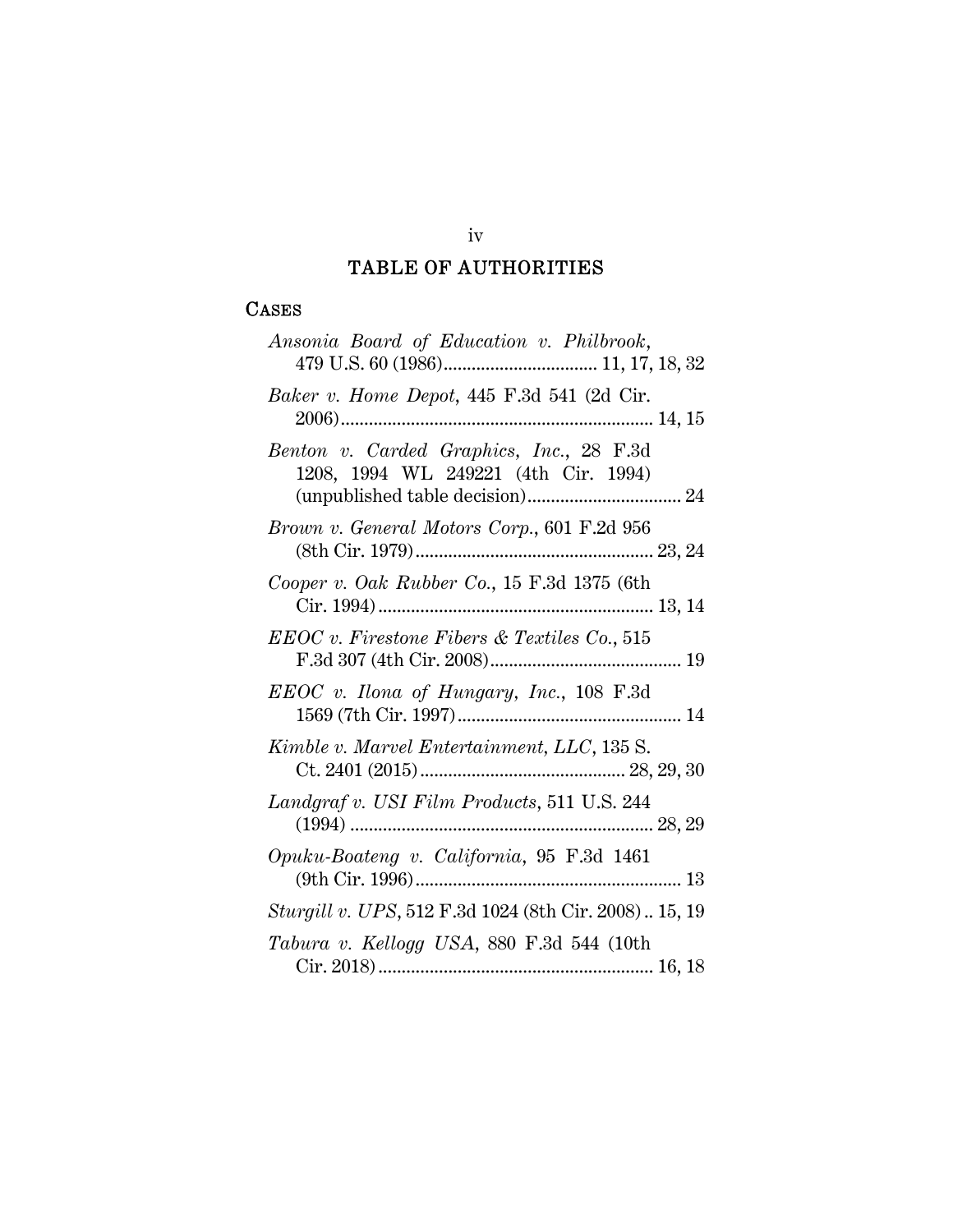| Toledo v. Nobel-Sysco, Inc., 892 F.2d 1481  |  |
|---------------------------------------------|--|
| Tooley v. Martin-Marietta Corp., 648 F.2d   |  |
| Trans World Airlines, Inc. v. Hardison, 432 |  |

v

# **STATUTES**

# LEGISLATIVE MATERIALS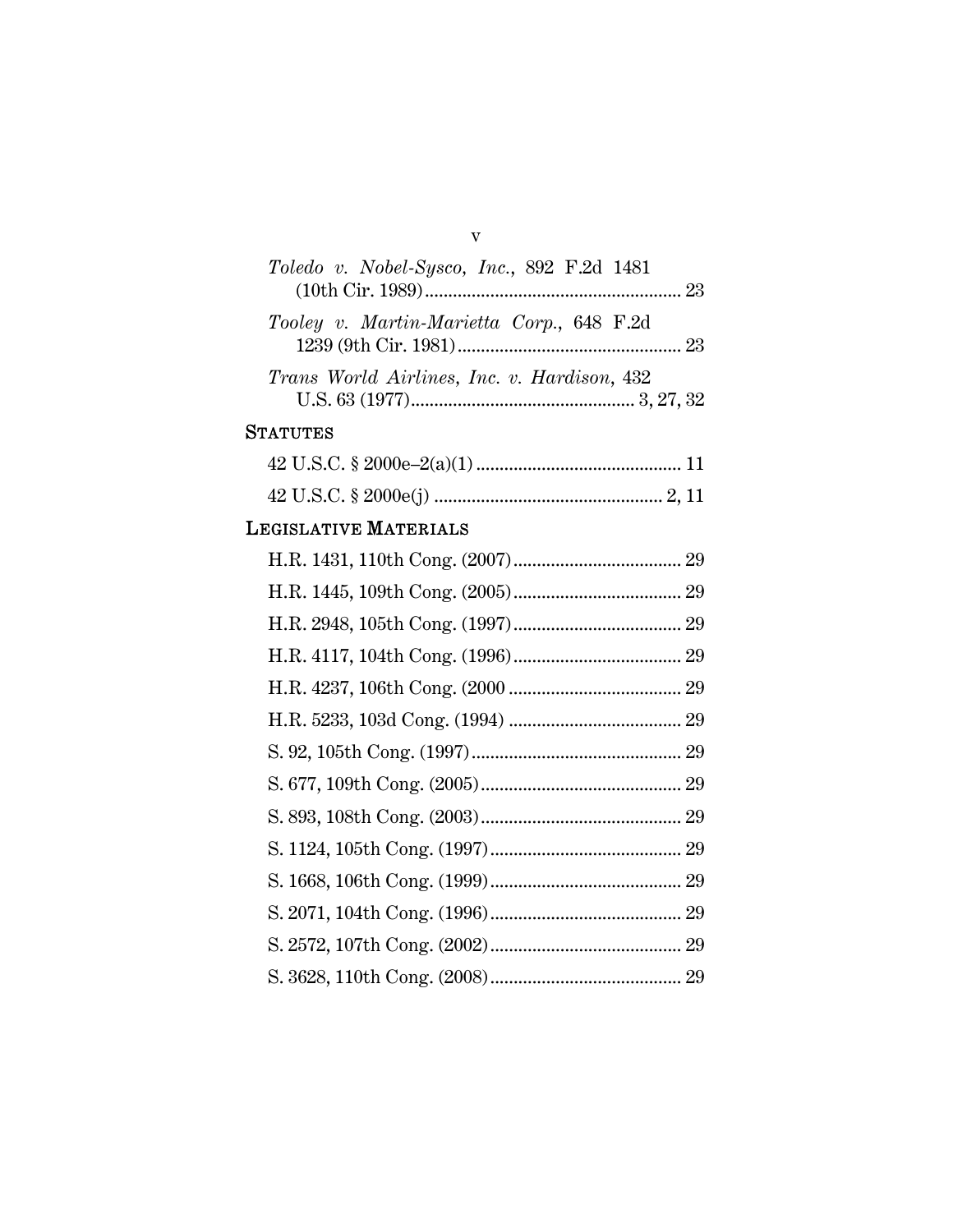| <b>OTHER AUTHORITIES</b>                |  |
|-----------------------------------------|--|
| Laura Murphy & Christopher Anders, ACLU |  |

vi

| aura Murphy & Christopher Anders, ACLU       |  |
|----------------------------------------------|--|
| Letter on the Harmful Effect of S. 893,      |  |
| The Workplace Religious Freedom Act, on      |  |
| Critical Personal and Civil Rights, ACLU     |  |
| (June 2, 2004), https://www.aclu.org/letter/ |  |
| aclu-letter-harmful-effect-s-893-workplace   |  |
| -religious-freedom-act-critical-personal-    |  |
| and-civil                                    |  |
|                                              |  |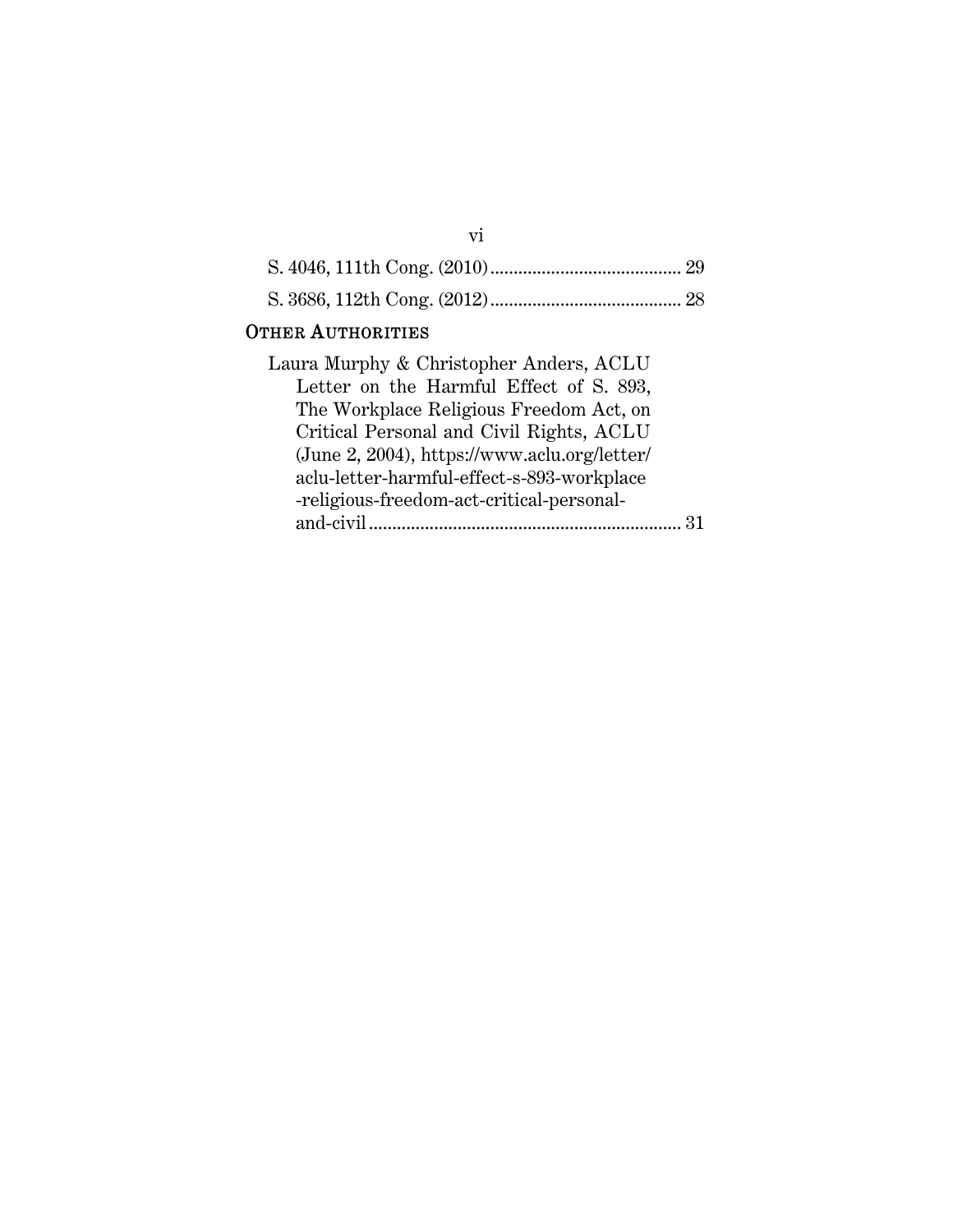#### INTRODUCTION

Respondent Walgreen, Co. ("Walgreens") employs people of all faiths and is committed to respecting and accommodating the religious practices of its employees. Petitioner Darrell Patterson is a Seventh Day Adventist who formerly worked for Walgreens. For several years before the dispute in this case arose, Walgreens worked with Patterson to ensure that, consistent with his religious beliefs, Patterson would not work on Saturday. Walgreens scheduled Patterson's regular work hours between Sunday and Thursday, and when Saturday work was unavoidable, Walgreens authorized Patterson to swap shifts with his co-workers—an option he used on several occasions.

This dispute centers around Walgreens' need for emergency training that required Patterson to perform his duties as a Training Instructor on Saturday. Several other employees could have filled in for Patterson, but Patterson did not contact them. Instead, after contacting only one co-worker who was unable to swap shifts, Patterson simply chose not to report to work. At that point, Walgreens offered Patterson the opportunity of a transfer to a different position within the company with a larger pool of employees that would make it easier for him to swap shifts. Patterson categorically refused, insisting that the only accommodation he would accept would be maintaining his current position together with an ironclad guarantee that he never work on Saturday, regardless of whether an emergency arose. Walgreens concluded that the accommodations it had offered were reasonable, and that providing Patterson's requested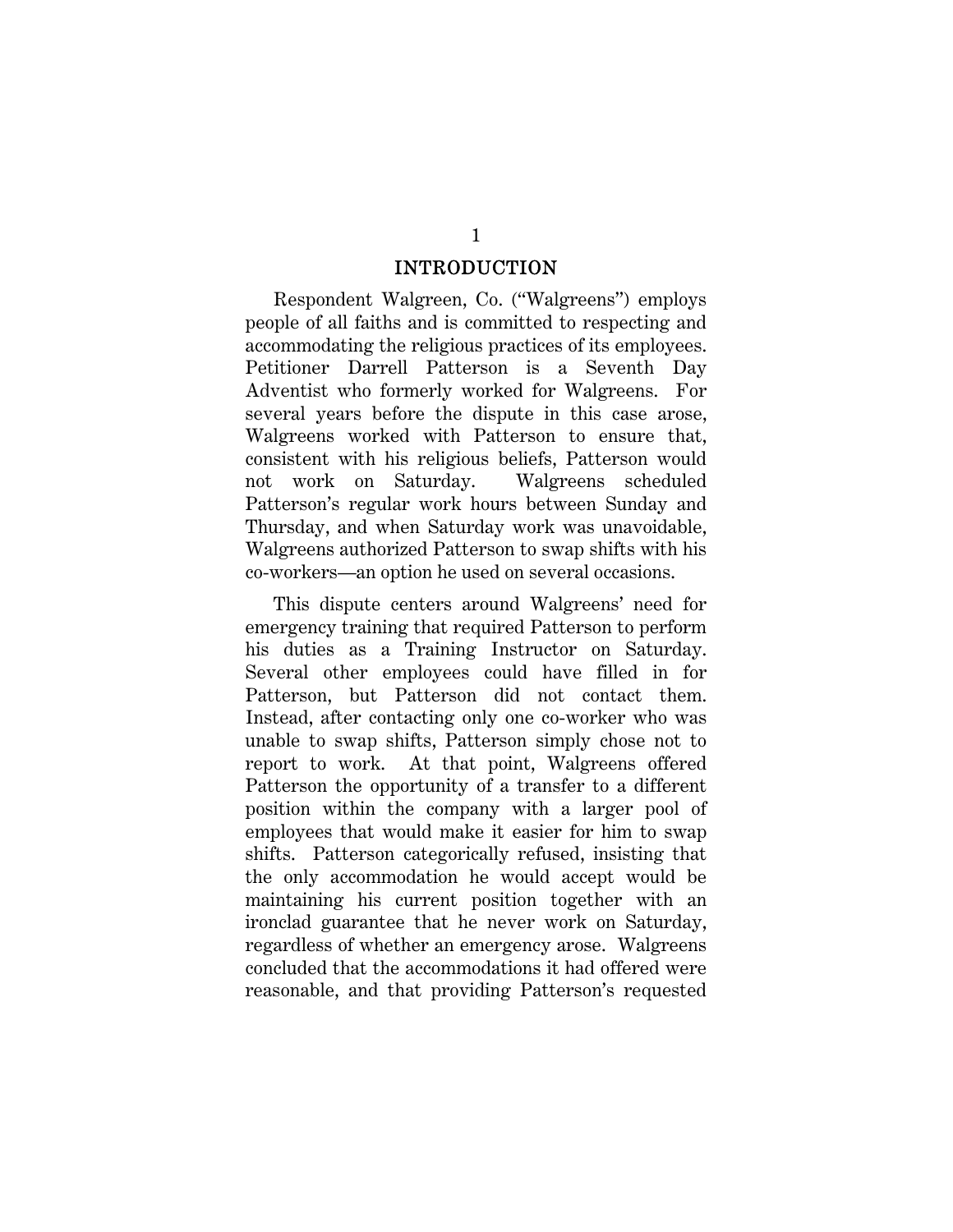accommodation would have imposed an undue hardship on Walgreens. Because Patterson made clear he would continue missing work on Saturdays, even during emergencies, Walgreens terminated Patterson's employment.

Patterson sued Walgreens under Title VII, alleging it had failed to accommodate his religious practice. The District Court granted summary judgment to Walgreens, and the Eleventh Circuit affirmed in an unpublished, per curiam opinion. The court concluded, on the particular facts of this case, that Walgreens had satisfied its duty to "reasonably accommodate" Patterson's religious beliefs through other means. 42 U.S.C. § 2000e(j). It further held, in the alternative, that Patterson's insistence on a guarantee that he could stay in his current position while missing work even during emergencies would pose an "undue hardship" on Walgreens' business. *Id.*

Nothing about that fact-bound holding warrants this Court's review. Much of the petition is premised on mischaracterizations of the Eleventh Circuit's holding. For instance, Patterson asserts that the panel found that a transfer involving a pay cut could be a reasonable accommodation. Pet. 10, 32. It did not: rather, the panel went out of its way to make clear that there was no evidence supporting Patterson's assertion that he would receive a pay cut if he was transferred. Pet. App. 10a & n.2. Likewise, Patterson claims that the panel found that "mere speculation" was sufficient to establish undue hardship. Pet. 32. Again, however, that is incorrect: rather, the court identified the particular hardships that Patterson's requested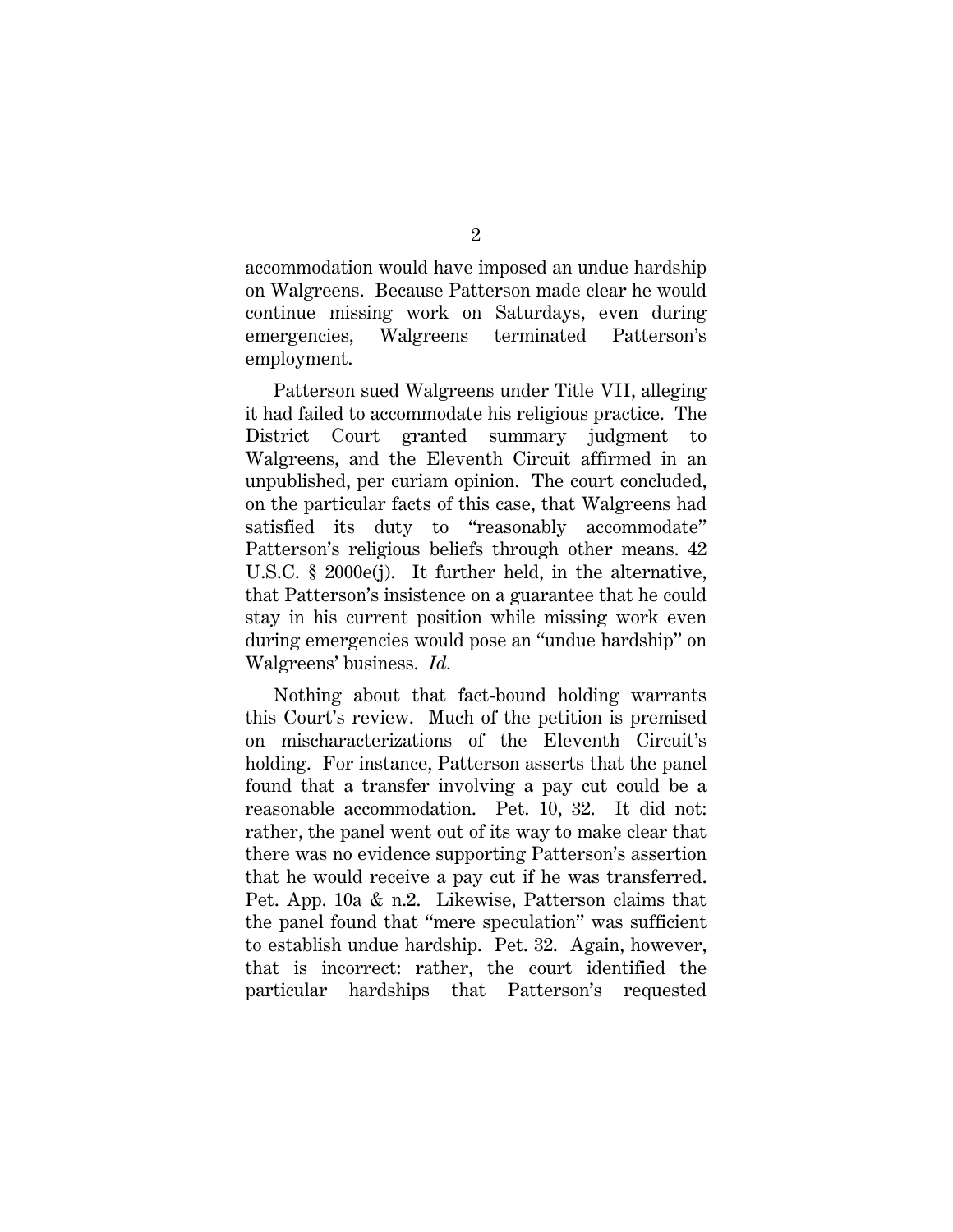accommodation would have imposed. Pet. App. 13a.

Patterson identifies no issue of law warranting this Court's review. Patterson asserts that the Eleventh Circuit's decision implicates two distinct circuit splits: a split on whether an accommodation that has the mere potential to eliminate a conflict is "reasonable," and a split on whether an accommodation can pose an undue hardship if it is merely "speculative." No split exists on either issue. In every case cited by Patterson, the court carefully scrutinized the relevant facts to determine whether the employer's accommodation was reasonable or whether the hardship posed by a particular accommodation would be undue. Employers won some cases and lost others, depending on the particular facts of each case. The Eleventh Circuit's decision, likewise, turned on the facts: the court did not adopt any general legal rule on "reasonableness" or "undue hardship" that conflicts with any other court's rule. This case would also be a poor vehicle to consider either question, given that Patterson's arguments hinge on his disagreements with the Eleventh Circuit's interpretation of the summary judgment record.

Patterson also asks the Court to repudiate the following statement from *Trans World Airlines, Inc. v. Hardison*, 432 U.S. 63 (1977): "To require TWA to bear more than a *de minimis* cost in order to give Hardison Saturdays off is an undue hardship." *Id.* at 84. Patterson contends that this statement improperly equated "*de minimis* cost" with "undue hardship." Patterson has shown no valid reason to overrule this 42-year-old statutory interpretation decision. Further, this case would be a poor vehicle to reconsider the legal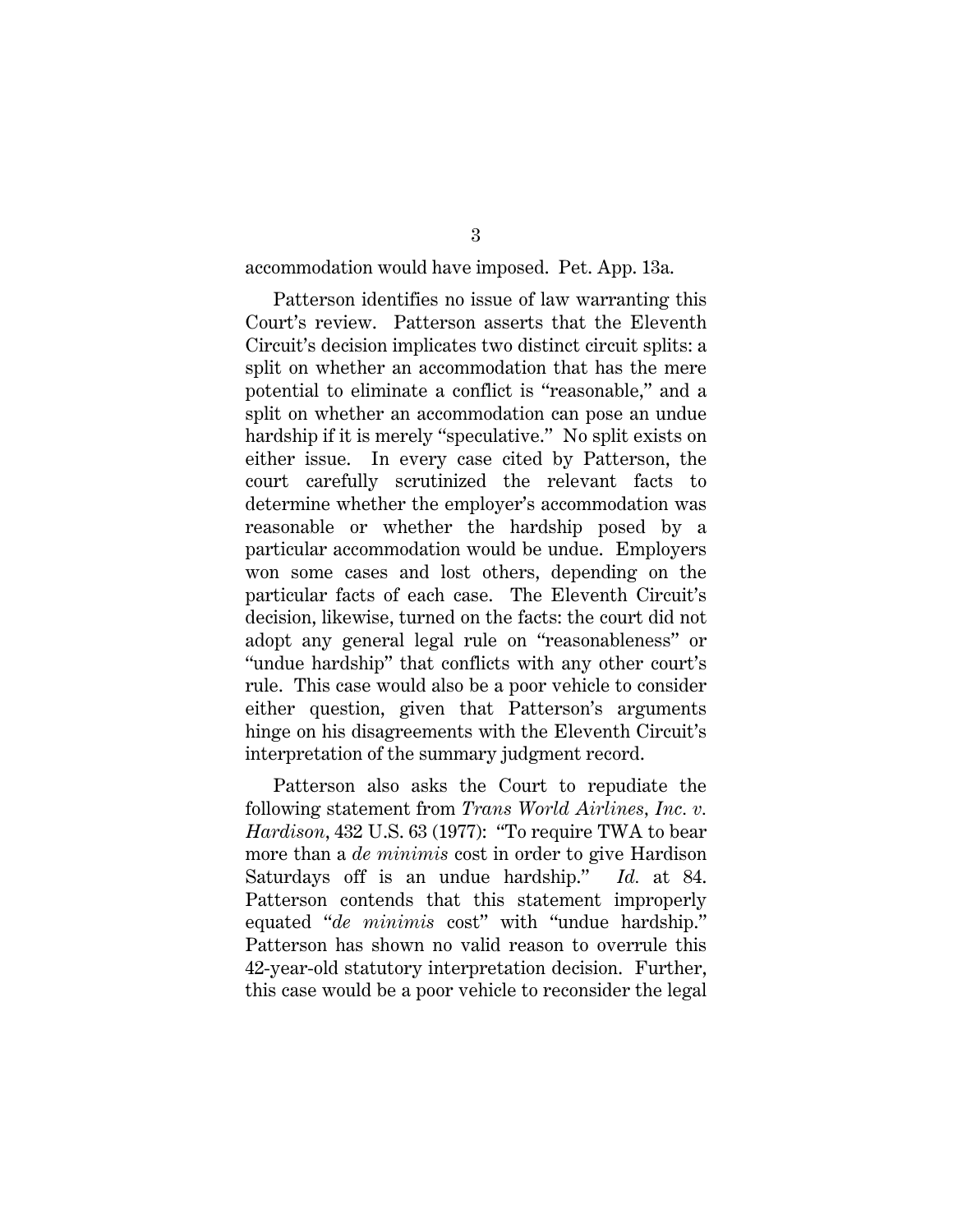standard for "undue hardship" because the outcome would not change even under Patterson's preferred approach.

The petition should be denied.

### STATEMENT

#### A. Background

Patterson began working for Walgreens in October 2005. Pet. App. 2a. He started as a Customer Care Representative ("CCR") in the Orlando Customer Care Center. Doc. 60:52. The Orlando Center was part of Walgreens' Customer Care Center business, which operated twenty-four hours per day and seven days per week. Doc. 60:57. Employees in this business were expected to work any scheduled shift, and their schedules or shifts could change depending on business needs. *Id.*; Doc. 63:170.

When he was hired, Patterson informed Walgreens that, as a Seventh Day Adventist, his religious beliefs prohibited him from working during the Sabbath sundown on Friday to sundown on Saturday. Doc. 60:45, 58. Although Patterson claims otherwise, Walgreens has no policy prohibiting religious accommodations and has provided accommodations to employees at the Orlando Center—including Patterson himself. Doc. 68:36-37; Doc. 67-1:122-23, 129; Pet. App. 2a, 23a.1 While Patterson was a CCR, Walgreens

4

<sup>1</sup> In addition, Walgreens maintains numerous policies prohibiting retaliation or discrimination, providing equal employment opportunities in all aspects of employment, and giving its employees several methods to report any problems or conflicts related to their employment. Doc. 60-1:54-59.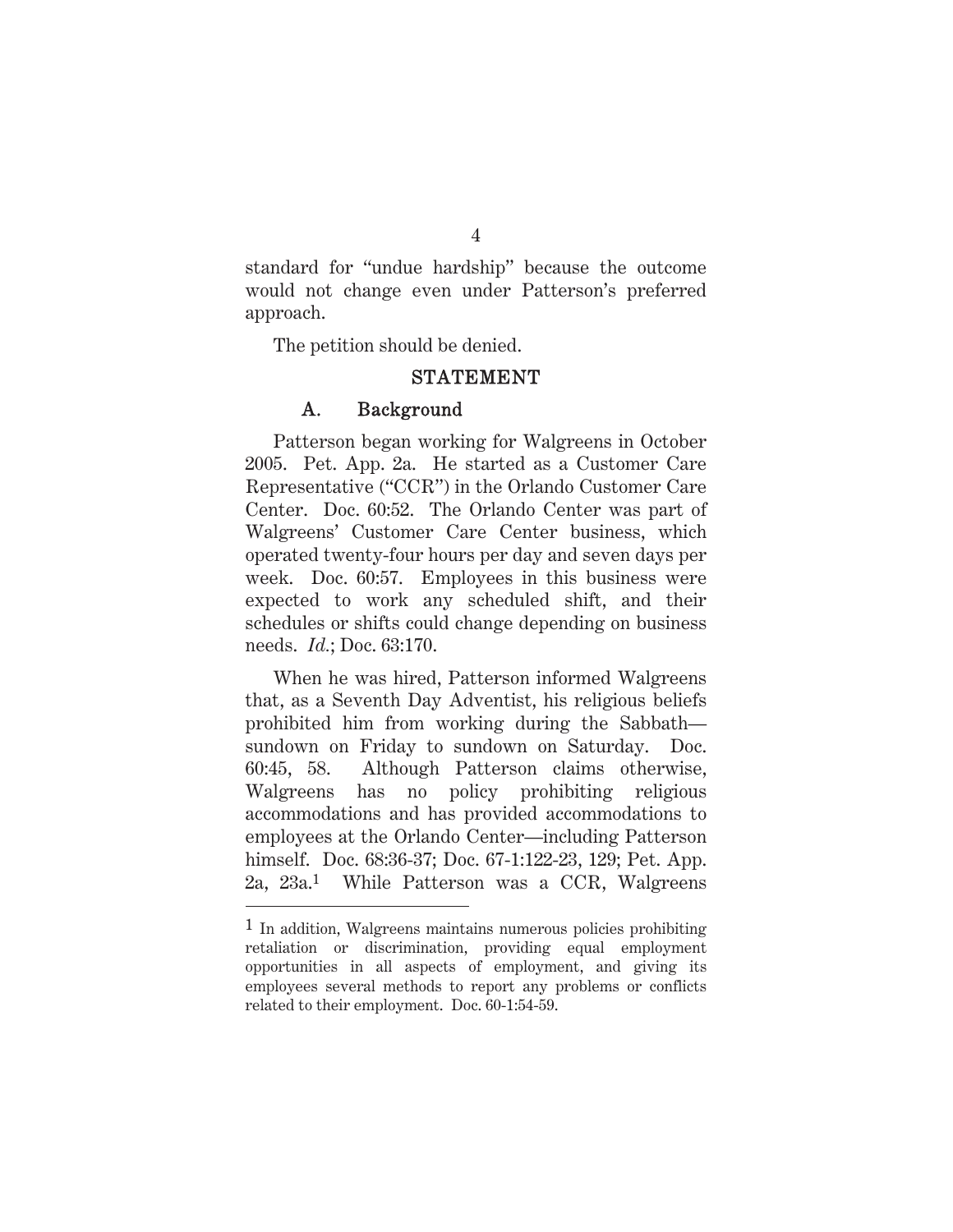accommodated Patterson's scheduling requests. Indeed, Patterson admitted that he never had a conflict with Sabbath observance during his time as a CCR. Doc. 60:68, 116.

On August 1, 2007, Walgreens promoted Patterson to Training Instructor. Doc. 60:99, Doc. 60-1:98. As a Training Instructor, Patterson trained new and existing CCRs. Doc. 60:104.

Walgreens continued to assist Patterson with his scheduling requests following his promotion. *See* Doc. 60:145, 167–71. Walgreens encouraged Patterson to switch shifts with other employees when trainings needed to be scheduled on the Sabbath. Doc. 60:108, 125–26, 200; Doc. 60-1:107. Patterson's supervisors never prohibited him from swapping shifts with other employees. Doc. 61:73; Doc. 60:190.

However, there were some instances where Patterson's scheduling requests could not be met. In 2008, for example, Walgreens' business needs required that Patterson attend a multi-week mandatory training that included Friday evening sessions. Doc. 60-1:107– 09. Because Patterson himself would need to receive training during some of the sessions, swapping with another employee was not possible. *Id.* Patterson refused to attend and his absence during that period resulted in progressive discipline for each occurrence. *Id.* 

Following the missed training, Walgreens continued to accommodate Patterson's request for religious accommodation through schedule flexibility and shift swaps. *See* Doc. 60:102-03. Walgreens even changed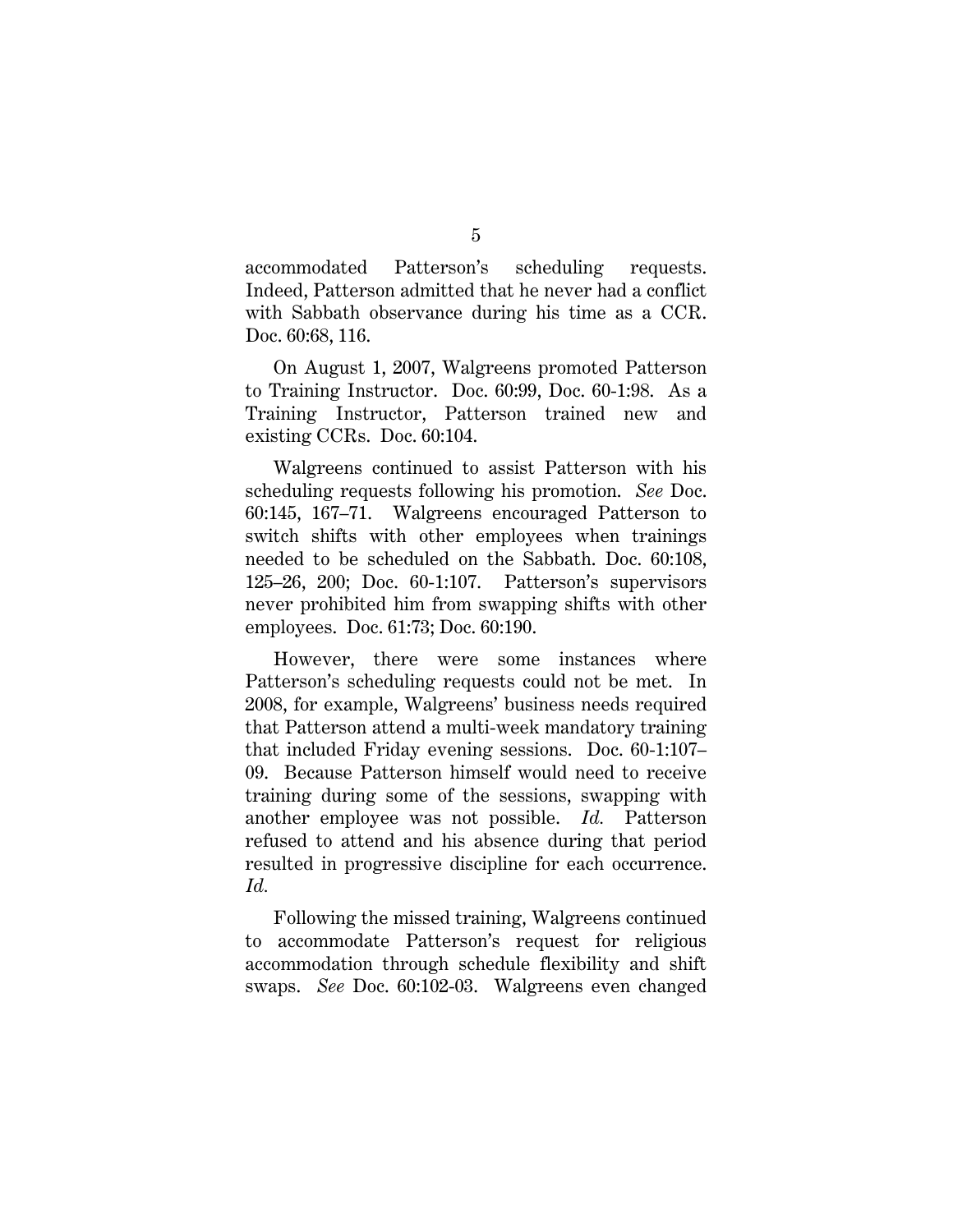the general training schedule to Sunday through Thursday to accommodate Patterson. Doc. 60:105; Doc. 60-1:117. Through these accommodations, Patterson had no further issues with Sabbath observance until August 2011. *See* Doc. 60:95.

On August 17, 2011, the Alabama Board of Pharmacy ordered Walgreens to shut down the Walgreens Mail Service ("WMS") activities at the Muscle Shoals Customer Care Center. Pet. App. 24a; Doc. 63:72; Doc. 63-1:1. Through the WMS, Walgreens contracted with corporate clients to perform call center services for mail-order prescriptions. Doc. 63:47-48. These contracts often had performance requirements mandated by the corporate client, which could result in substantial financial penalties—as high as \$250,000 for Walgreens if not met.2 Doc. 63:36, 47-48, 172-78. The Board contended that CCRs were acting as pharmacists without a license by receiving calls from patients in need of a prescription refill and accessing prescription records. Doc. 63:72; Doc. 63-1:1.

The Board gave Walgreens until August 19, 2011, to cease WMS operations in Alabama. Doc. 63:72; Doc. 63- 1:1. Walgreens management decided to shift WMS calls to the Orlando Center in order to comply. Doc. 63:92. However, there were not sufficient personnel trained at the Orlando Center to handle the call volume. *Id.* Approximately forty additional CCRs needed to be trained to handle WMS calls. Additionally, even CCRs at the Orlando Center who

 $\overline{a}$ 

<sup>2</sup> For example, in most cases, contracts would require that Walgreens answer 80% of calls within 20 seconds. Doc. 63:47–48.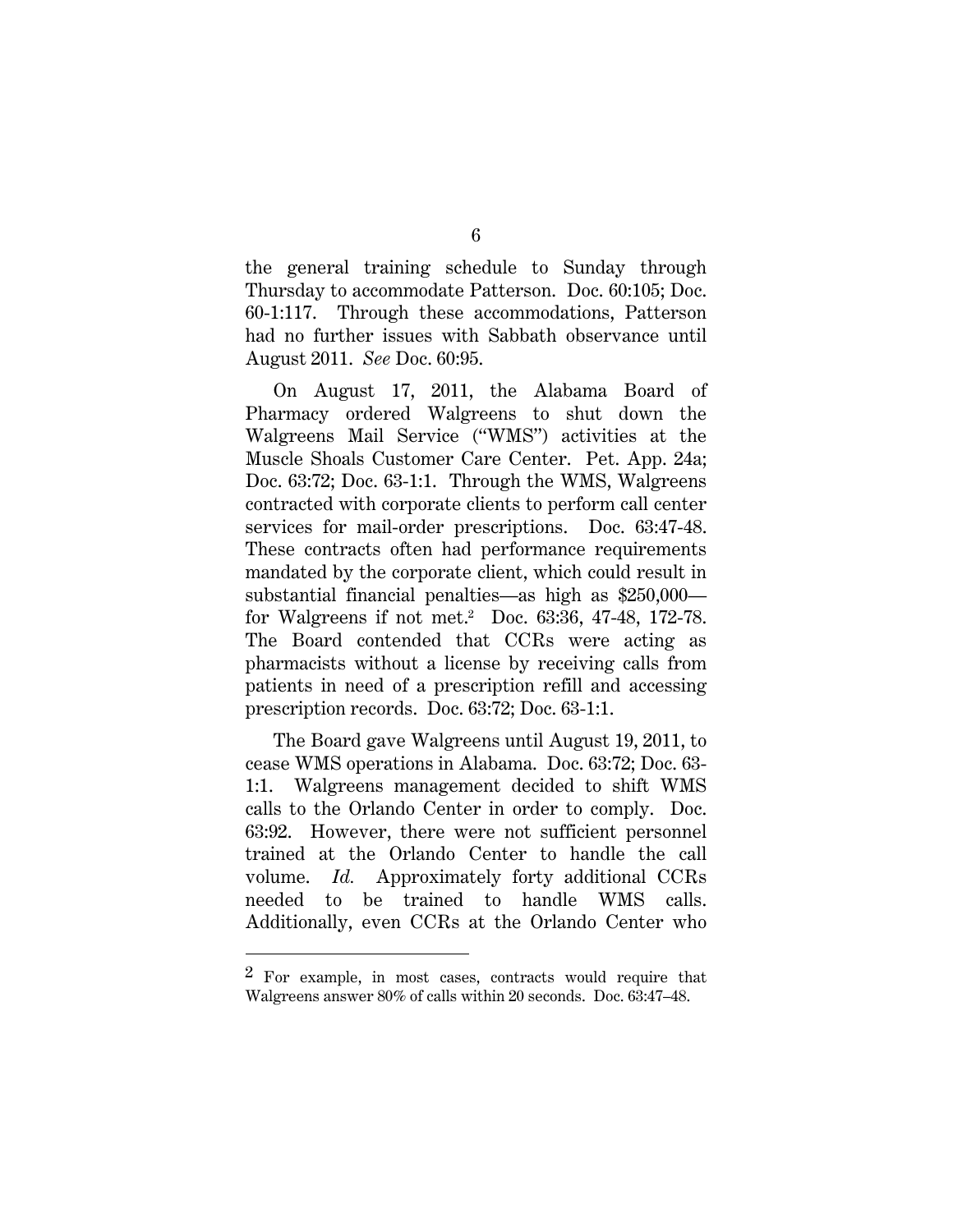were trained in WMS needed further training to handle existing clients' expectations. Doc. 63:92, 107.

Because of the high call volume (roughly 50,000 calls per month) and the need to transition those calls quickly to meet client expectations, training had to happen immediately. Doc. 63:72, 80, 104, 115, 123. In this urgent situation, any training would have alleviated the burden. Doc. 63:105-06. Any training time lost would delay Walgreens' ability to meet required service levels and customer expectations. Doc. 63:132. Failure to shift the business and handle the calls would have an impact on patients' access to their medication, as well as impede Walgreens' ability to meet its contractual obligations to corporate clients, which could have resulted in substantial financial penalties. Doc. 63:172–74, 176–78.

On August 19, 2011, Patterson was informed that he would need to conduct an emergency training session the next day, a Saturday. Doc. 60:173–77. Patterson attempted to call Lindsey Alsbaugh, the other Training Instructor at the Orlando Center, to cover the training, but she informed Patterson that she was unavailable to cover the training because she had to care for her children. Doc. 60:179; Doc. 61:19-20.

Patterson did not attempt to contact any other employees, despite knowing that several other employees at the Orlando facility could have conducted the training session. Pet. App. 3a-4a & n.1; Doc. 60:168–69, 207. In particular, Patterson testified that there were other employees besides Alsbaugh who had that same level of expertise who he had swapped shifts with in the past. Doc. 60:168–69. Some of those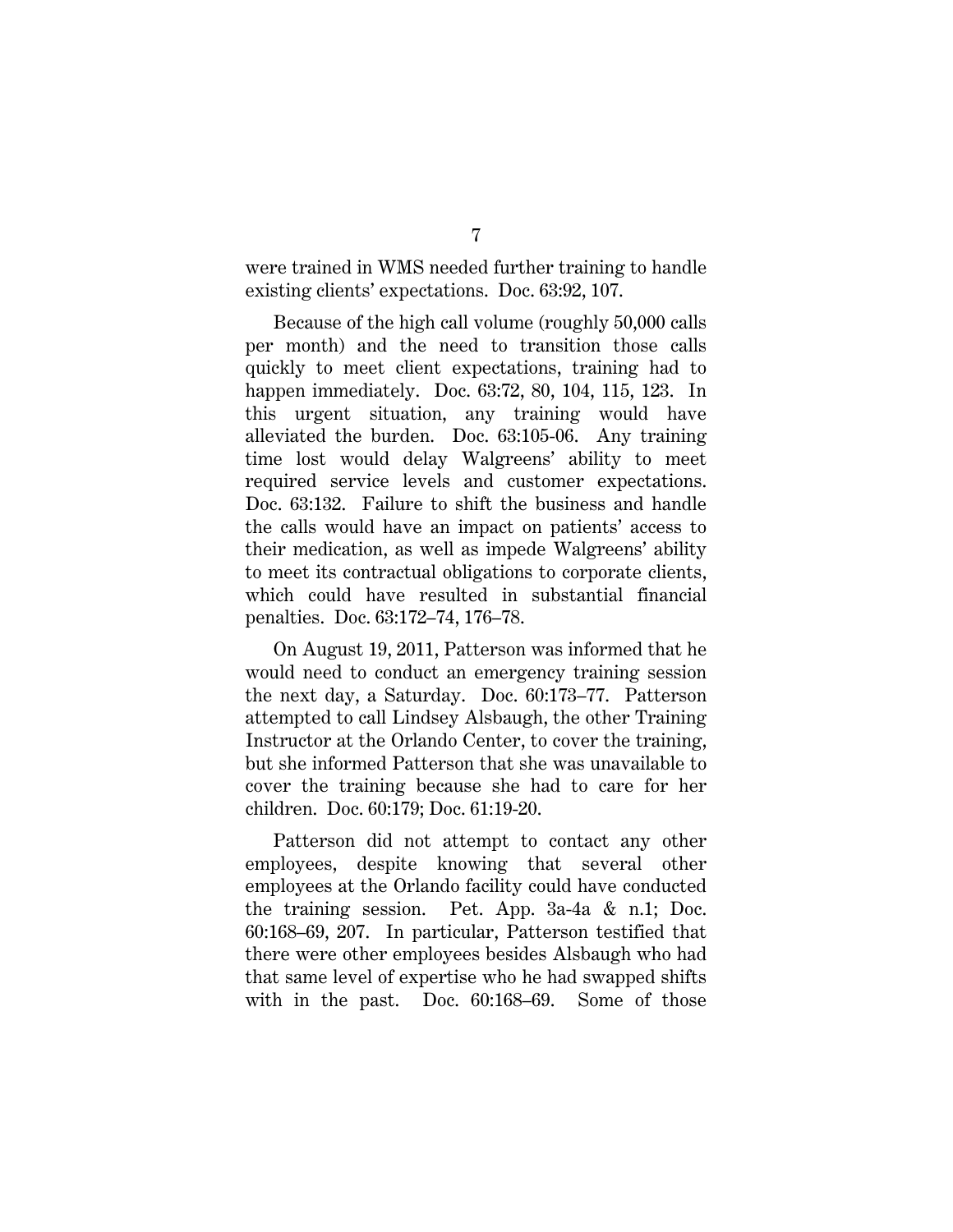employees could have covered the training session. *Id.*

Ultimately, Patterson left a voicemail for Training Manager Curline Davidson on Davidson's personal cell phone, stating he would not cover Saturday's training session. Doc. 60:175. Employees under Davidson's supervision were supposed to notify her of any absence on her work cell phone. Doc. 62:69. She did not use her personal cell phone at the time and did not have that phone with her because she was out of town on business. Doc. 62:70.

Patterson did not report to work on Saturday to conduct the emergency training session. Doc. 60-1:119. Although Patterson claims that Davidson could have conducted the training at the scheduled time, the record shows that she did not know of his failure to appear until the training had already started. Doc. 62:101. As a result, the training was delayed.

The Muscle Shoals Center was able to cease handling WMS calls by August 23, 2011. Doc. 63:80–81, 143, 159; Doc. 63-1:3–38. This transition put a strain on customer and client relationships in terms of Walgreens' capacity to efficiently handle calls. Doc. 63:88. Indeed, one of Walgreens' top clients voiced concerns about the transition. Doc. 66:80–81.

On August 23, 2011, Patterson met with Davidson and White to discuss his failure to attend the training session. Doc. 60-1:119. During that conversation, White again offered Patterson the option to transition back into a CCR role or look for jobs at a neighboring facility operated by Walgreens to resolve the conflict with his religious-based scheduling needs. *See* Doc.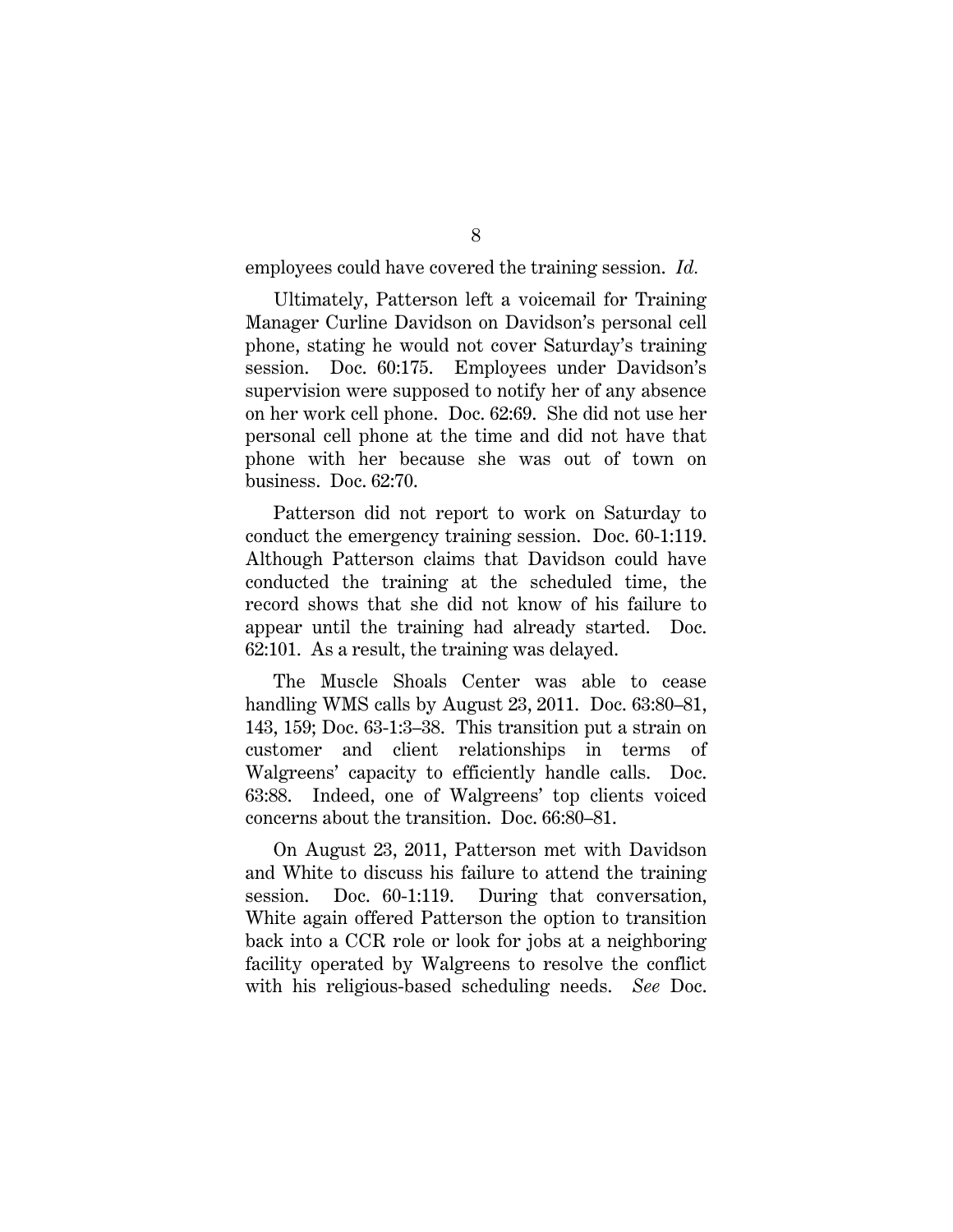60:203-06; Doc. 60-1:119; Doc. 67-1:165. Patterson refused to consider those options and declined to work toward any other solution or accommodation. *See id.*

In light of Patterson's refusal to consider the accommodations proposed by Walgreens—and his failure to offer any alternative—Walgreens concluded that it would no longer be able to accommodate Patterson in the Training Instructor position. Doc. 62:76, 87; Doc. 67-1:231-32. Alsbaugh would soon be leaving the company and training activity was expected to increase. Doc. 62:76, 87; Doc. 67-1:231-32. Even while Alsbaugh remained, it would put an unfair burden on Alsbaugh to expect her to work any and all shifts on Friday nights and Saturdays. Doc. 62:87-88, 147. Patterson was terminated on August 25, 2011. Doc. 62:76-77.

### B. Proceedings below

On December 24, 2014, Patterson sued Walgreens under Title VII, alleging, as relevant here, failure to accommodate a religious belief. Both parties moved for summary judgment.

The district court granted Walgreens' motion for summary judgment and denied Patterson's motion. Pet. App. 20a. It concluded that Walgreens had reasonably accommodated Patterson's religious beliefs by permitting him to swap shifts with other employees when his scheduled shifts conflicted with the Sabbath and by offering him the possibility of transferring to other positions within Walgreens that would make it easier for him to swap shifts when needed. Pet. App. 30a-31a, 32a-33a. It further held that Walgreens would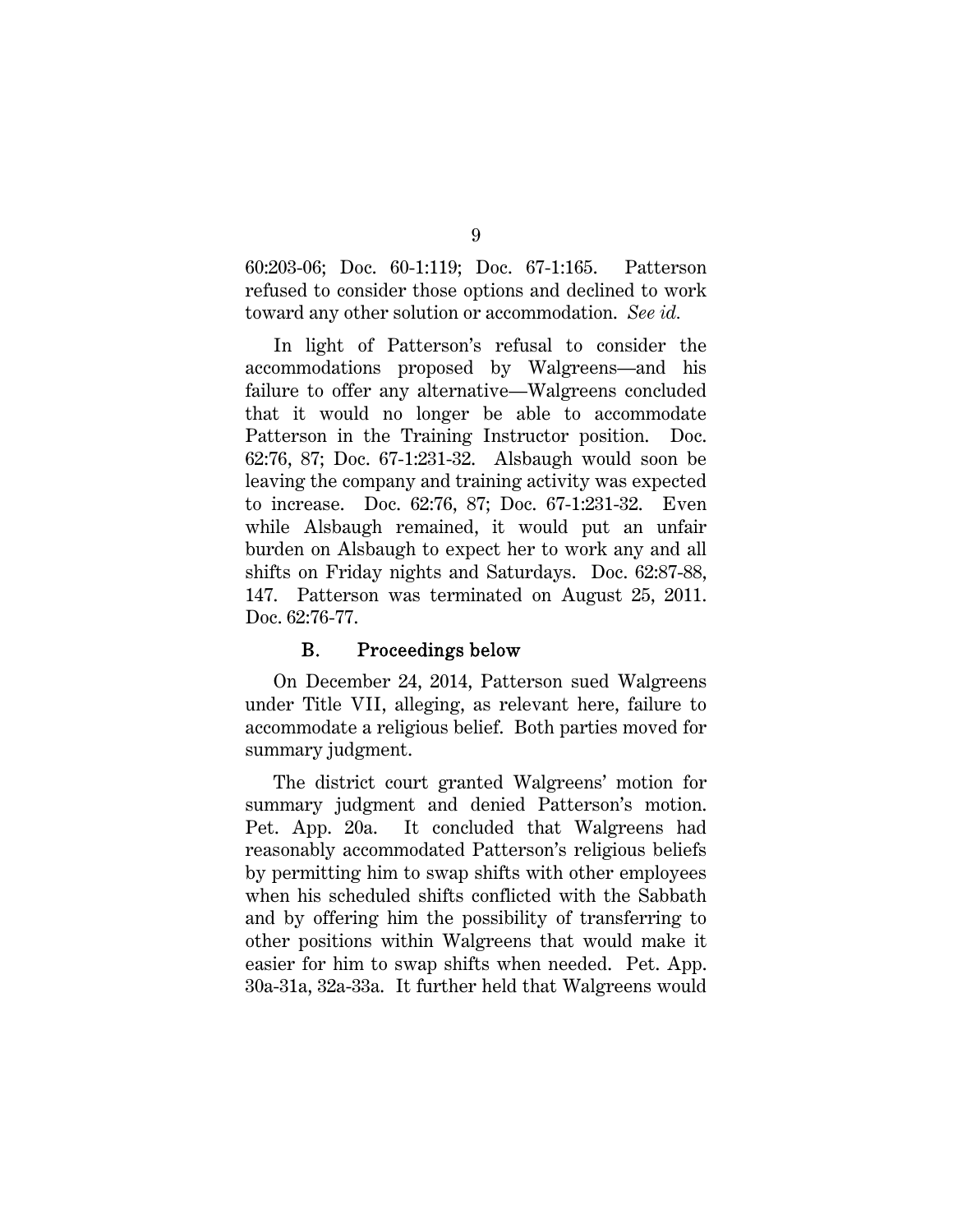suffer an undue hardship if required to guarantee that Patterson would never work during Sabbath hours given Walgreens' shifting and urgent business needs. Pet. App. 31a-32a.

The Eleventh Circuit unanimously affirmed in an unpublished decision, holding that "Walgreens met its obligations under Title VII." Pet. App. 9a. The court reasoned that the evidence, viewed in the light most favorable to Patterson, showed that Walgreens had allowed Patterson to swap shifts with other employees, changed its training schedule, and offered him different employment opportunities to help him avoid potential conflicts with his religious practice. Pet. App. 14a–15a. "And Walgreens decided to terminate his employment only after he failed to conduct the emergency training session, insisted that Walgreens guarantee that he would never have to work on his Sabbath, and refused to consider other employment options within the company without such a guarantee." Pet. App. 15a.

The court concluded, in the alternative, that "even assuming the accommodations offered by Walgreens were not reasonable, allowing Patterson to retain his training instructor position with a guarantee that he would never have to work on Friday nights or Saturdays, which is what he insisted on, would have posed an undue hardship for Walgreens' business operations." Pet. App. 11a–12a. Walgreens "would have been required either to eliminate Friday night and Saturday training sessions altogether, regardless of its business needs, or to schedule less-effective nontrainers to train the untrained some of the time." Pet. App. 13a.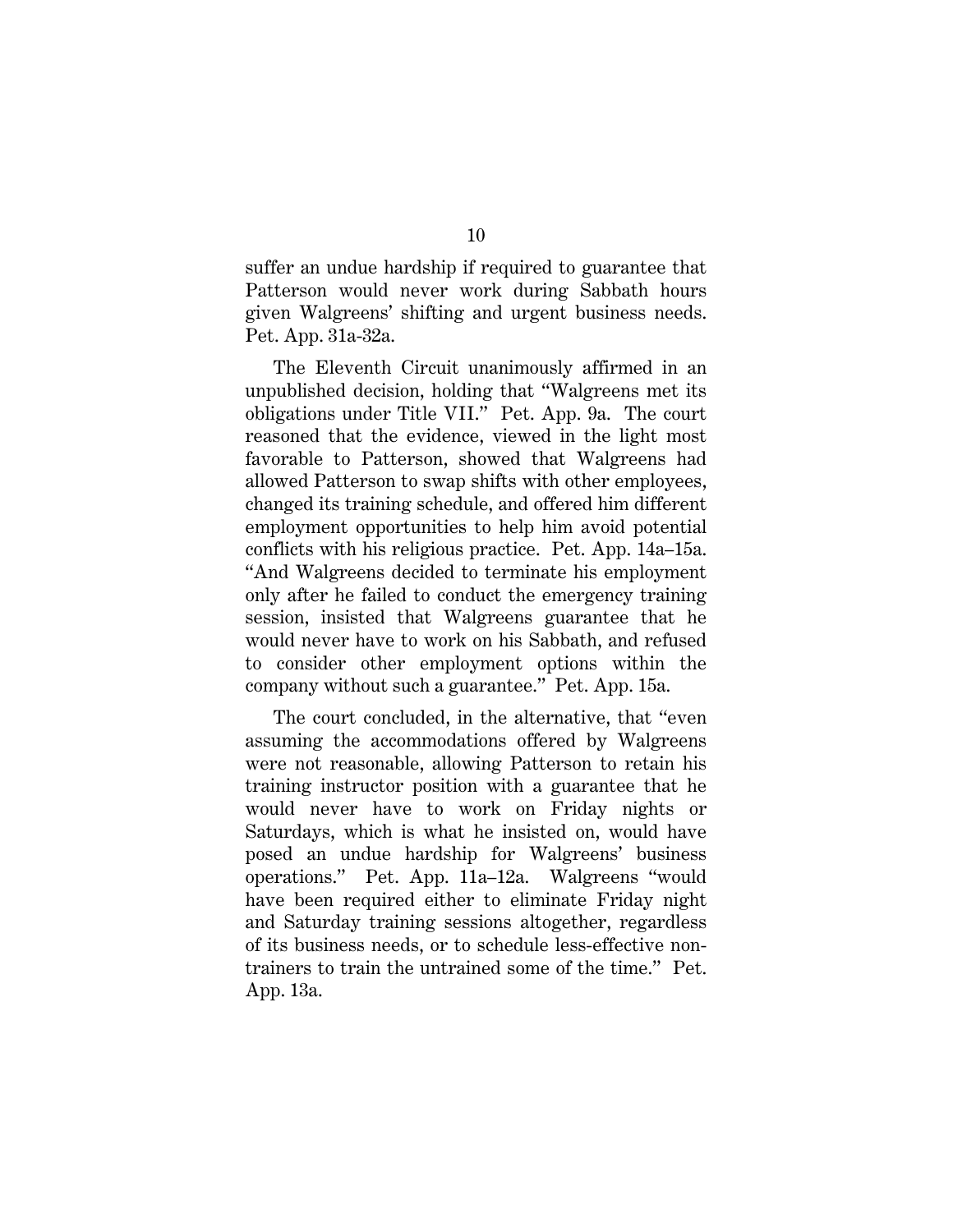The Eleventh Circuit denied Patterson's petition for rehearing en banc. Pet. App. 19a.

#### ARGUMENT

Title VII makes it an unlawful employment practice for an employer to discharge any individual because of such individual's religion. 42 U.S.C. § 2000e–2(a)(1). "The term 'religion' includes all aspects of religious observance and practice, as well as belief, unless an employer demonstrates that he is unable to reasonably accommodate to an employee's or prospective employee's religious observance or practice without undue hardship on the conduct of the employer's business." 42 U.S.C. § 2000e(j). This Court has held that if an employer offers a reasonable accommodation, it has complied with Title VII; it bears no additional burden of showing that the employee's proposed alternative accommodation would pose an undue hardship. *Ansonia Bd. of Educ. v. Philbrook*, 479 U.S. 60, 67-69 (1986).

In this case, the Eleventh Circuit rejected Patterson's Title VII claim on two independent grounds, both of which would have to be overturned to afford Patterson relief. First, it held that Walgreens reasonably accommodated Patterson's religious practice. Pet. App. 11a. Under *Ansonia*, this holding was sufficient to defeat Patterson's religious accommodation claim. But the Eleventh Circuit nonetheless reached the undue hardship question, concluding that Patterson's requested accommodation of retaining his position with the guarantee that he never work on Saturday would pose an undue hardship on Walgreens' business. Pet. App. 11a-12a. Neither of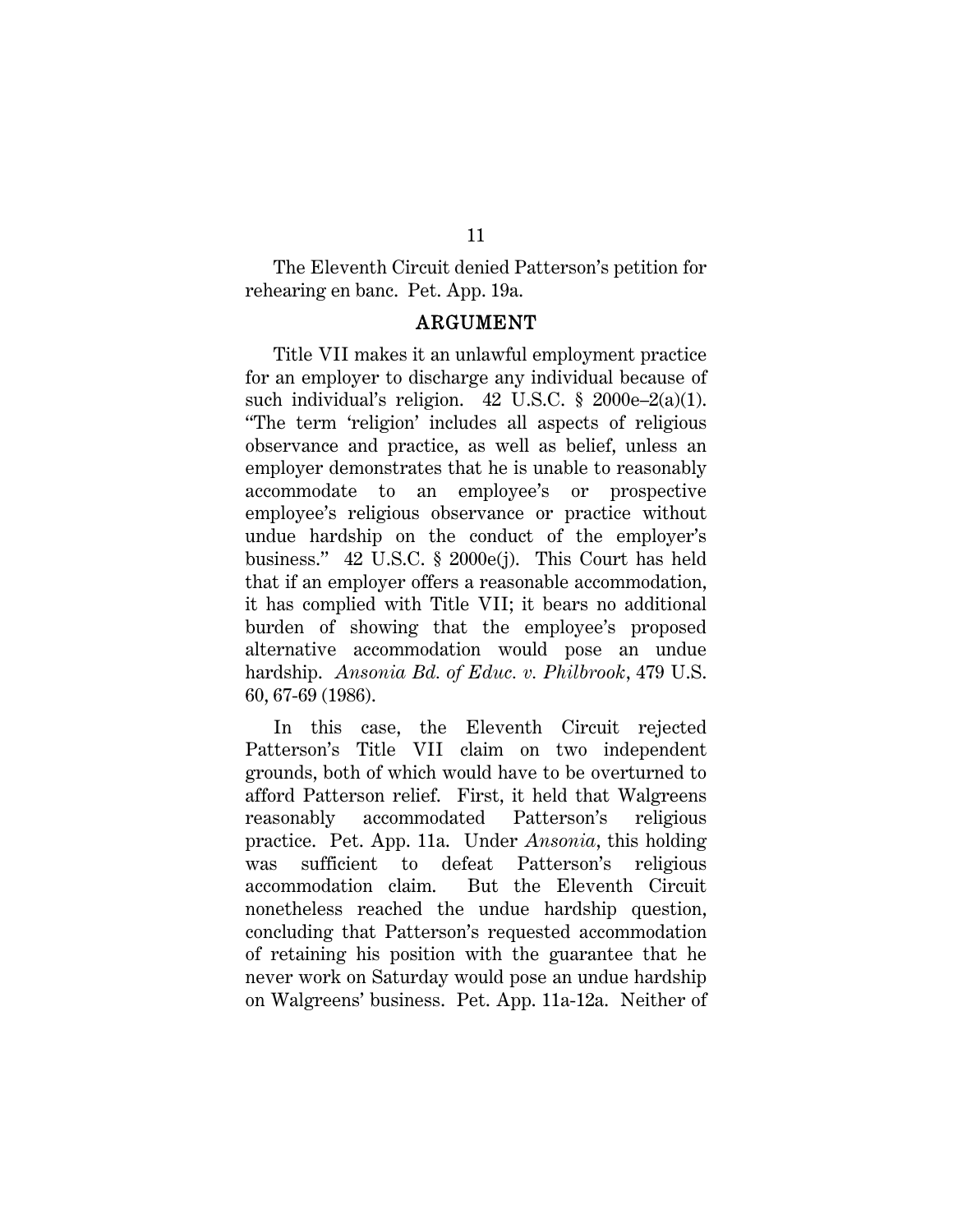those fact-bound holdings warrants review.

### I. The First Question Presented Does Not Warrant Review.

Patterson first seeks review of the Eleventh Circuit's determination that Walgreens offered Patterson a reasonable accommodation. The Eleventh Circuit's decision on that issue does not conflict with the decision of any other court, and is correct. Further, this case would be a poor vehicle to consider the scope of an employer's duty to provide a reasonable accommodation.

### A. There is no circuit split on what constitutes a "reasonable" accommodation.

Walgreens offered two accommodations to Patterson: the opportunity to swap shifts on Saturdays and the opportunity to switch to a different position within the company. Pet. App. 9a-10a. But Walgreens was unable to offer an ironclad guarantee that there would be no need to work on Saturday under any circumstances. The Eleventh Circuit found Walgreens' accommodations to be reasonable, holding that "[g]uarantees are not required." Pet. App. 10a.

Patterson contends that guarantees *are* required according to Patterson, if there is even a theoretical possibility of a work/religion conflict, an accommodation is *per se* unreasonable because it does not *completely*  eliminate the conflict. Pet. 14. Patterson claims that this holding implicates a circuit split because "[f]our circuits have … held that when an accommodation does not eliminate the conflict, the accommodation is *per se* unreasonable[.]" *Id.*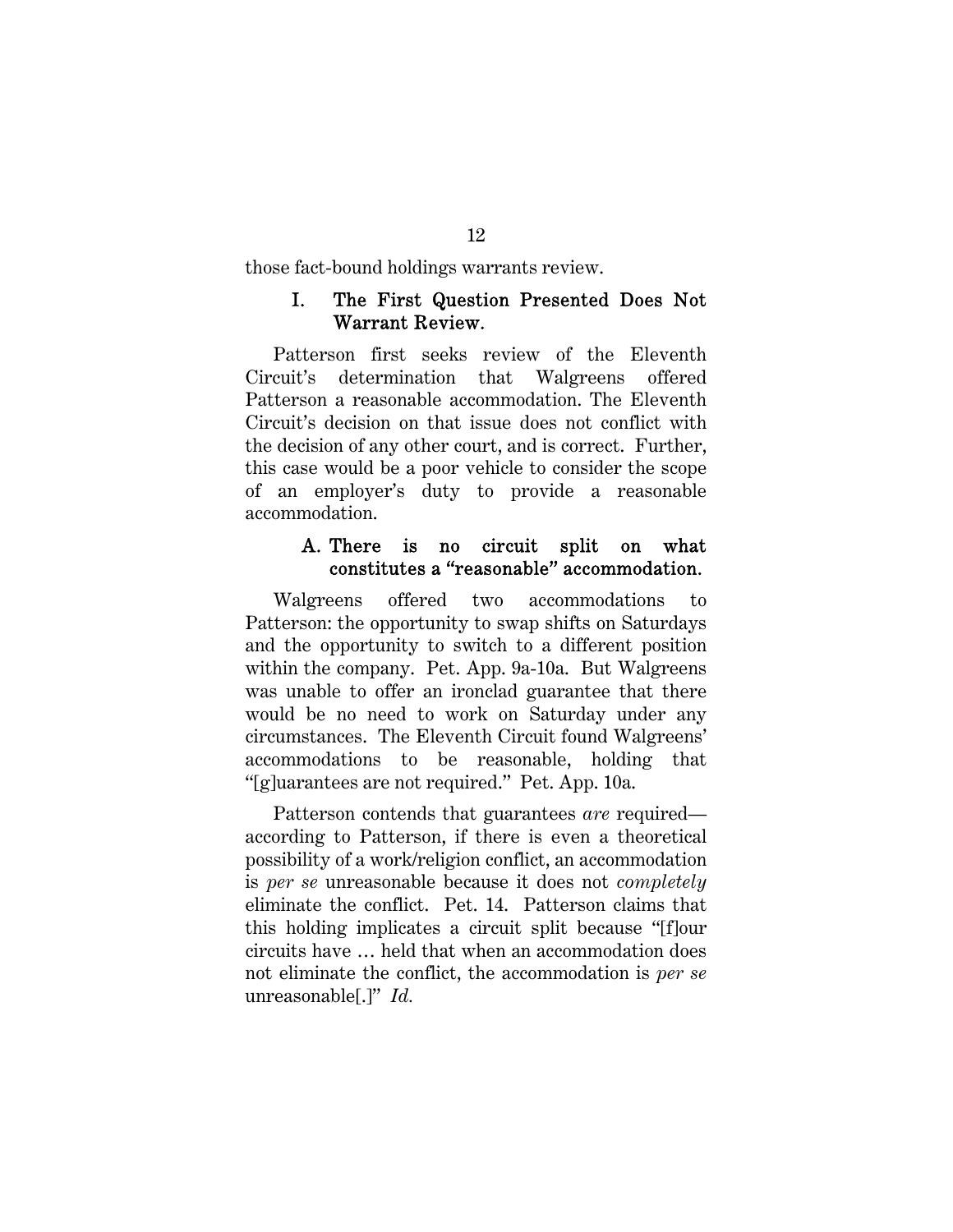This contention is meritless. There is no split: The four decisions cited by Patterson do not hold anything close to what Patterson claims they hold.

In *Opuku-Boateng v. California*, 95 F.3d 1461 (9th Cir. 1996), the employer did not offer *any* accommodation to the Seventh-Day Adventist employee that would allow him to avoid work on Saturday. *Id.* at 1469. The question of whether the employer had offered a reasonable accommodation thus did not arise. The opinion addressed the distinct question of whether certain proposals by the employee would have constituted an undue hardship. *Id.* Further, the court endorsed "a system of voluntary shift trades" as a possible proposal that would not cause undue hardship. *Id.* at 1471. That system—which would still yield work/religion conflicts if other employees did not volunteer to switch shifts—is identical to the system Walgreens offered in this case.

In *Cooper v. Oak Rubber Co.*, 15 F.3d 1375 (6th Cir. 1994), the employer offered the Seventh-Day Adventist employee the accommodation of switching his shifts from Saturday to Friday night. *Id.* at 1379. Because "the church prohibited all work from sundown on Friday until sundown on Saturday," *id.* at 1377, this accommodation would have shifted the employee's shifts from one time on the Sabbath to a different time on the Sabbath. Not surprisingly, the court held that this was not a reasonable accommodation because it "failed to address her principal objection to working on Saturday." *Id.* at 1379. That accommodation, which would *never* have eliminated the work/religion conflict, was not remotely comparable to the accommodations in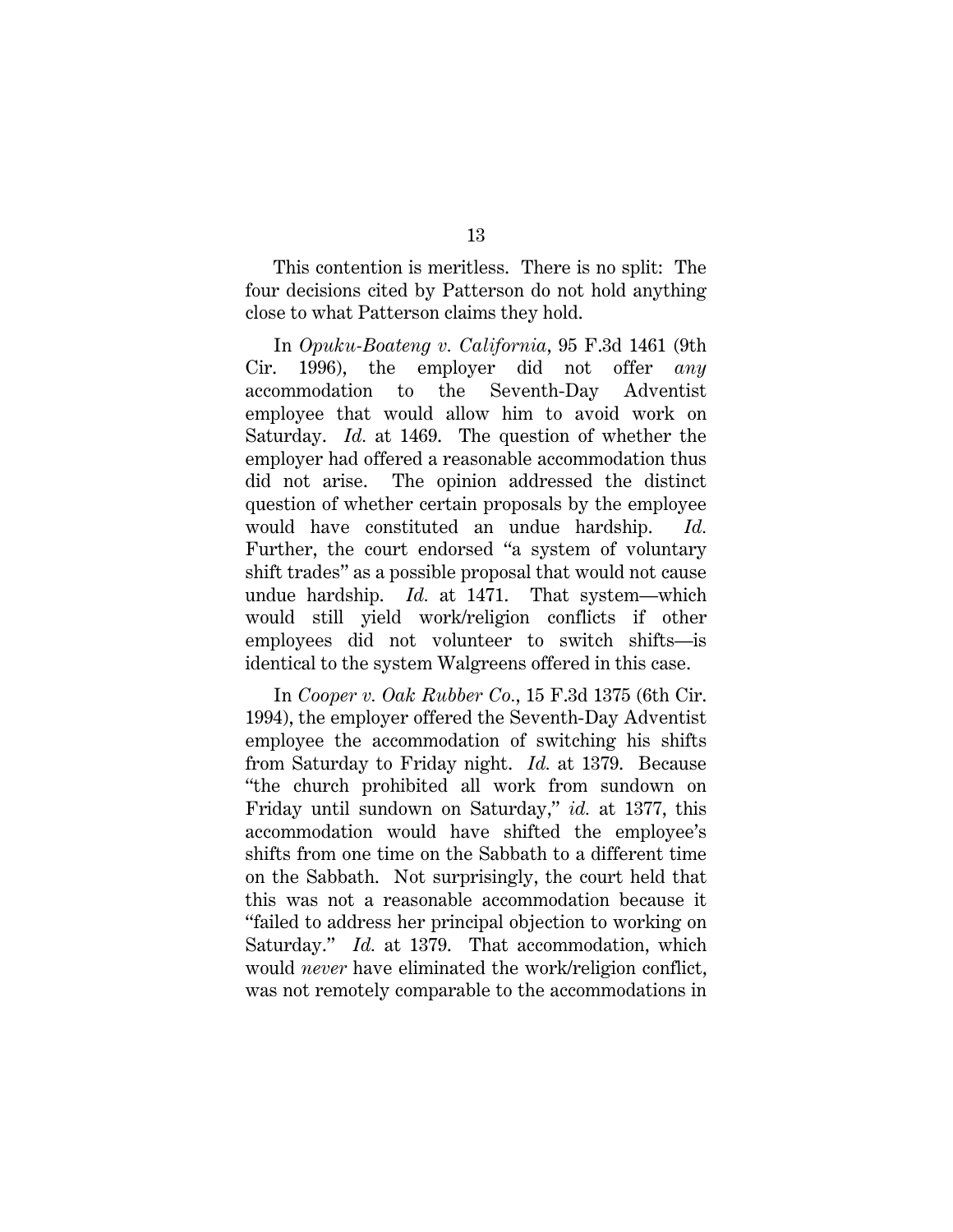this case. The Sixth Circuit nonetheless affirmed summary judgment for the employer because giving the employee Saturdays off would have caused an undue hardship. *Id.* at 1380.

In *EEOC v. Ilona of Hungary, Inc.*, 108 F.3d 1569 (7th Cir. 1997), Jewish employees wanted a day off for Yom Kippur; the employer offered the worthless accommodation of a day off on a different day. *Id.* at 1575. The court did not suggest that partial accommodations were *per se* unreasonable—to the contrary, the court faulted the employer for *not* offering other accommodations that would have partially, but not completely, mitigated the work/religion conflict, such as to "offer a partial day off" or to "consider allowing the first employee making a request, but not the second or third, to take the day off." *Id.* at 1576.

*Baker v. Home Depot*, 445 F.3d 541 (2d Cir. 2006) was factually similar to *Cooper*. The employee's religion prevented him from working on Sunday; the employer offered a shift change from early on Sunday to later on Sunday. *Id.* at 547-48. Relying on *Cooper*, the court held that the accommodation was "no accommodation at all" because "it would not permit him to observe his religious requirement to abstain from work *totally* on Sundays." *Id.* Contrary to Patterson's characterization, the court "express[ed] here no opinion as to whether Home Depot's offer of part-time employment or its allowance of the exchange of shifts with other employees would constitute reasonable accommodations," although it noted that "employees are not entitled to hold out for the most beneficial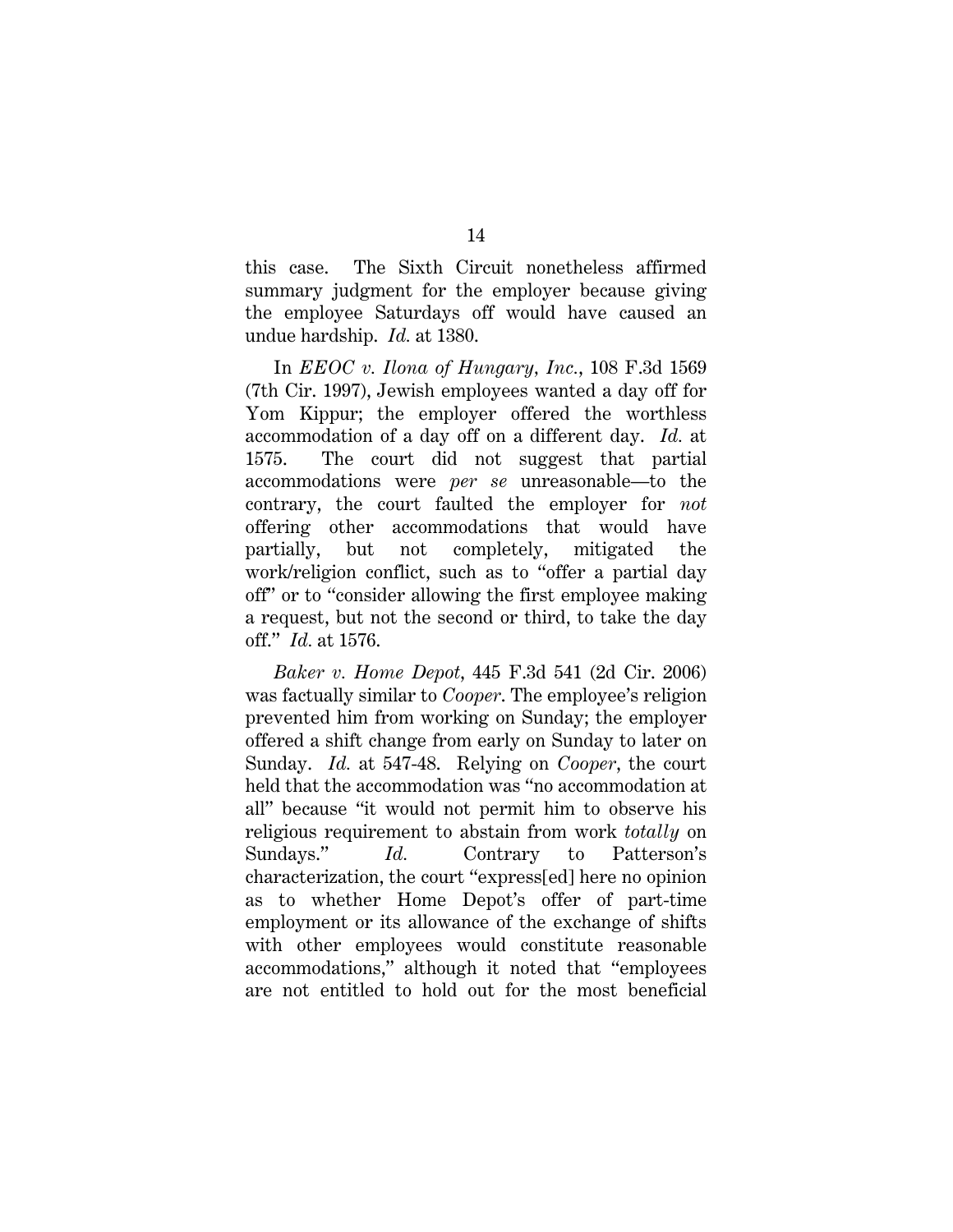accommodation." *Id.* at 548 (quotation marks omitted).

15

Patterson also states that the decision below conflicts with two other decisions, which ostensibly allow juries to consider whether accommodations that do not completely eliminate the work/religion conflict are nonetheless reasonable. Pet. 16. Patterson is incorrect: the two decisions cited by Patterson are perfectly consistent with the decision below.

In *Sturgill v. UPS*, 512 F.3d 1024 (8th Cir. 2008), the district court instructed the jury that an accommodation is reasonable only if it completely eliminates the work/religion conflict. *Id.* at 1030. On appeal, the Eighth Circuit held that the instruction was an incorrect statement of law. It rejected the argument advanced by Patterson here: that "an accommodation, to be reasonable, *must* wholly eliminate the conflict between work and religious requirements in all situations." *Id.* at 1031. It held that "[b]ilateral cooperation under Title VII requires … accommodation by the employee, and a reasonable jury may find in many circumstances that the employee must either compromise a religious observance or practice, or accept a less desirable job or less favorable working conditions." *Id.* at 1033. The Eighth Circuit nonetheless upheld the jury verdict in the employee's favor, finding the error harmless because the employer had apparently offered *no* accommodation. *Id.* In attempting to demonstrate a split, Patterson points to the Eighth Circuit's observation that "in close cases," the reasonableness of an accommodation is a "question for the jury." *Id.*; *see* Pet. 17. Nothing in the decision below conflicts with that observation. The Eleventh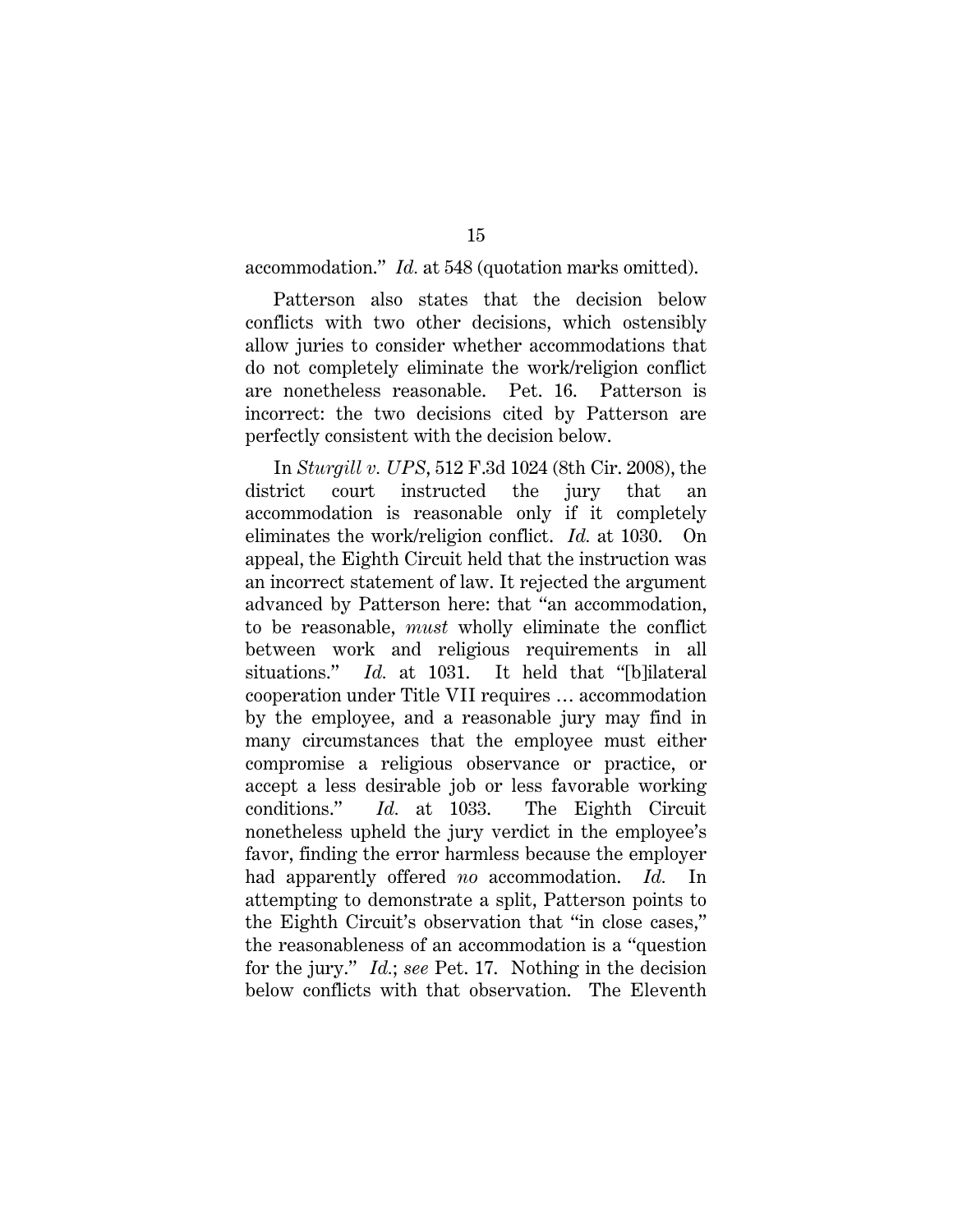Circuit did not abolish jury trials in Title VII religious accommodation cases; it held that, on this factual record, Walgreens was entitled to summary judgment.

In *Tabura v. Kellogg USA*, 880 F.3d 544 (10th Cir. 2018), the Tenth Circuit also rejected the argument advanced by Patterson here: that "to be reasonable, an accommodation must 'eliminate' the conflict between the employee's religious practice and his work requirements." *Id.* at 551. It found that such an "absolute rule would read 'reasonably' out of the statute." *Id.* It noted that "few things in life can be conflict-free and Title VII requires only a reasonable accommodation between religion and employment obligations." *Id.* at 551-52. Patterson contends that *Tabura* conflicts with the decision below because the court remanded for trial, rather than holding that the employer was entitled to judgment. Pet. 18. But in *Tabura*, the court remanded because it identified factual disputes in the summary judgment record. 880 F.3d at 556-57. The court did not suggest that a remand would be necessary in every case. Further, contrary to Patterson's suggestion (Pet. 19), *Tabura* was not factually similar to this case. *Tabura* did not involve an employer that had successfully accommodated the employee for several years; it did not involve an employee who declined the opportunity to contact other co-workers to swap shifts; and it did not involve an employer who offered the employee a lateral job change that would have minimized the risk of work/religion conflicts.

To sum up, there is nothing resembling a circuit split here. No court has adopted Patterson's proposed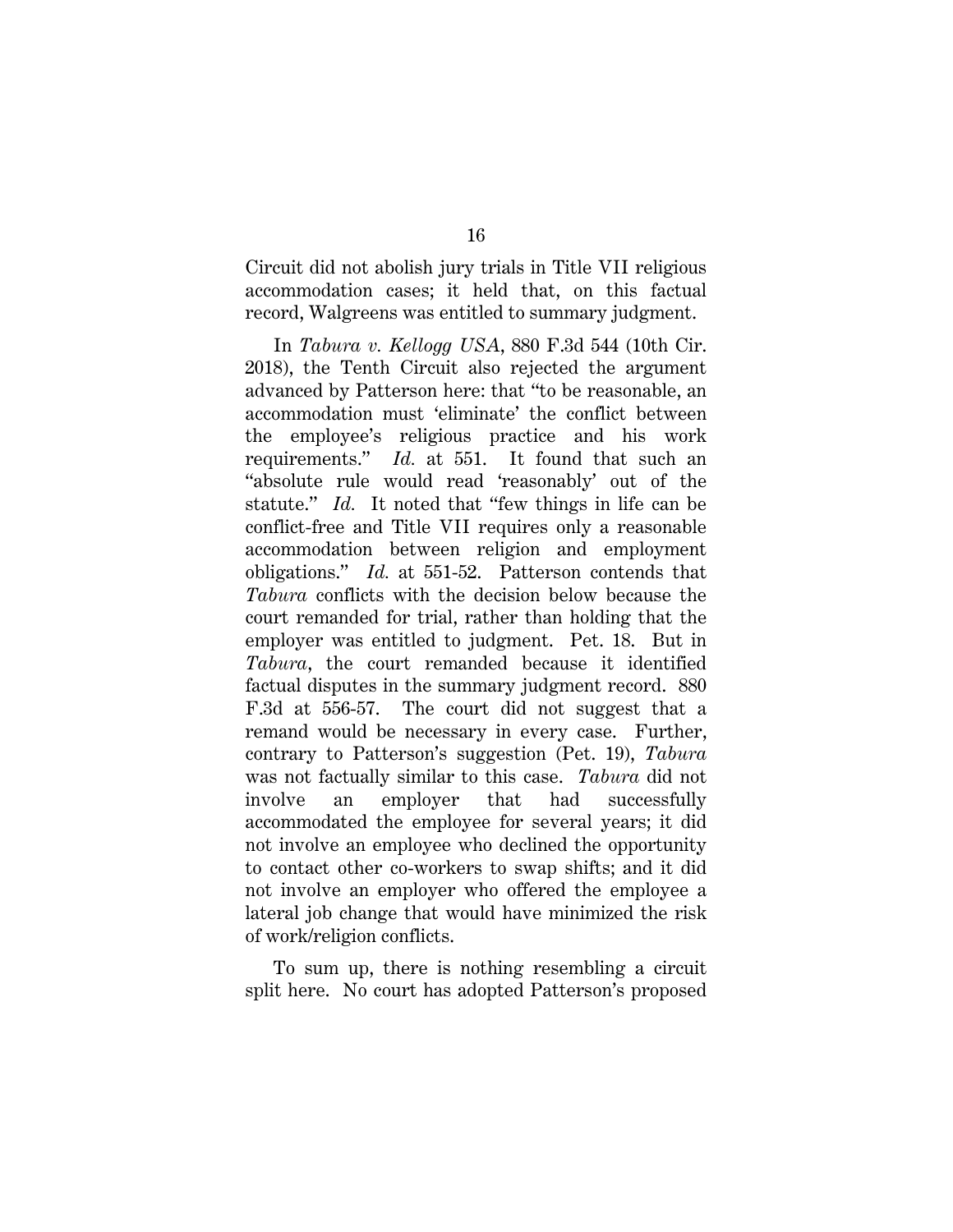rule.

#### B. The Eleventh Circuit's decision is correct.

Patterson's argument is also wrong on the merits. Patterson contends that an accommodation is *per se* unreasonable unless there is an absolute guarantee that the employee will not encounter work/religion conflicts under any circumstances. But Title VII requires only that the employer "reasonably accommodate" the employee, not "totally accommodate."

17

Patterson does not even try to ground his proposed rule in the statutory text. Instead, he relies on dicta in *Ansonia*. In that case, a high school teacher missed about six school days per year for observance of religious holy days. 479 U.S. at 62-63. The school board's policy required the employee to take unpaid leave for holy day observance that exceeded the amount allowed by the collective-bargaining agreement. *Id.* at 70. The employee proposed the alternative accommodation of paid leave on all holy days, and argued that the school had the duty to accept the employee's proposed alternative accommodation unless it would impose an undue hardship. *Id.* at 64-65, 70. This Court ruled for the employer, finding that "an employer has met its obligation … when it demonstrates that it has offered a reasonable accommodation to the employee." *Id.* at 69. Citing legislative history expressing the intent that "accommodation would be made with 'flexibility,'" the Court explained that "bilateral cooperation is appropriate in the search for an acceptable reconciliation of the needs of the employee's religion and the exigencies of the employer's business." *Id.*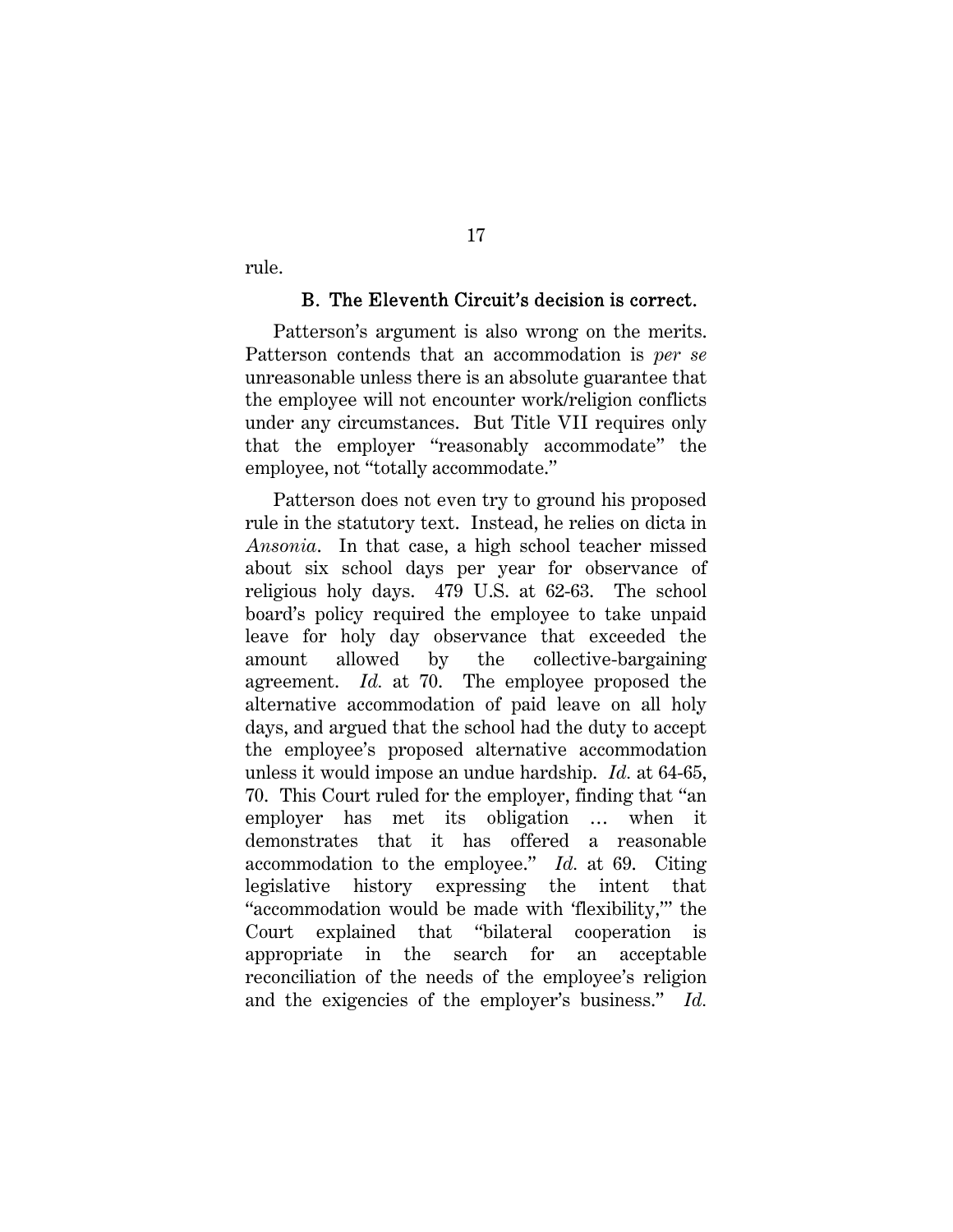(quotation marks omitted). It rejected the employee's position, which would have given the employee "every incentive to hold out for the most beneficial accommodation, despite the fact that an employer offers a reasonable resolution of the conflict." *Id.*

As part of its discussion, the Court observed that "[t]he provision of unpaid leave eliminates the conflict between employment requirements and religious practices by allowing the individual to observe fully religious holy days and requires him only to give up compensation for a day that he did not in fact work." 479 U.S. at 70. Latching on the word "eliminates" in that sentence, Patterson asserts that *Ansonia* enacted a *per se* rule that an accommodation must completely eliminate any possibility of a work/religion conflict to be reasonable. Pet. 13-14. But the Court said nothing like that. Rather, it simply observed that the accommodation offered by the employer fully resolved the conflict, and was therefore reasonable, notwithstanding the employee's desire for a more favorable accommodation. And it made that observation in the context of *rejecting* the employee's proposed *per se* rule that the employer must accept any proposed accommodation that does not impose an undue hardship.

Every court of appeals to have addressed the issue has rejected Patterson's contention that total elimination of a work/religion conflict is required. *Tabura*, 880 F.3d at 551 ("The Court, however, in *Ansonia* did not hold … that an accommodation could never be reasonable if it failed totally and under every conceivable fact scenario to eliminate every conflict or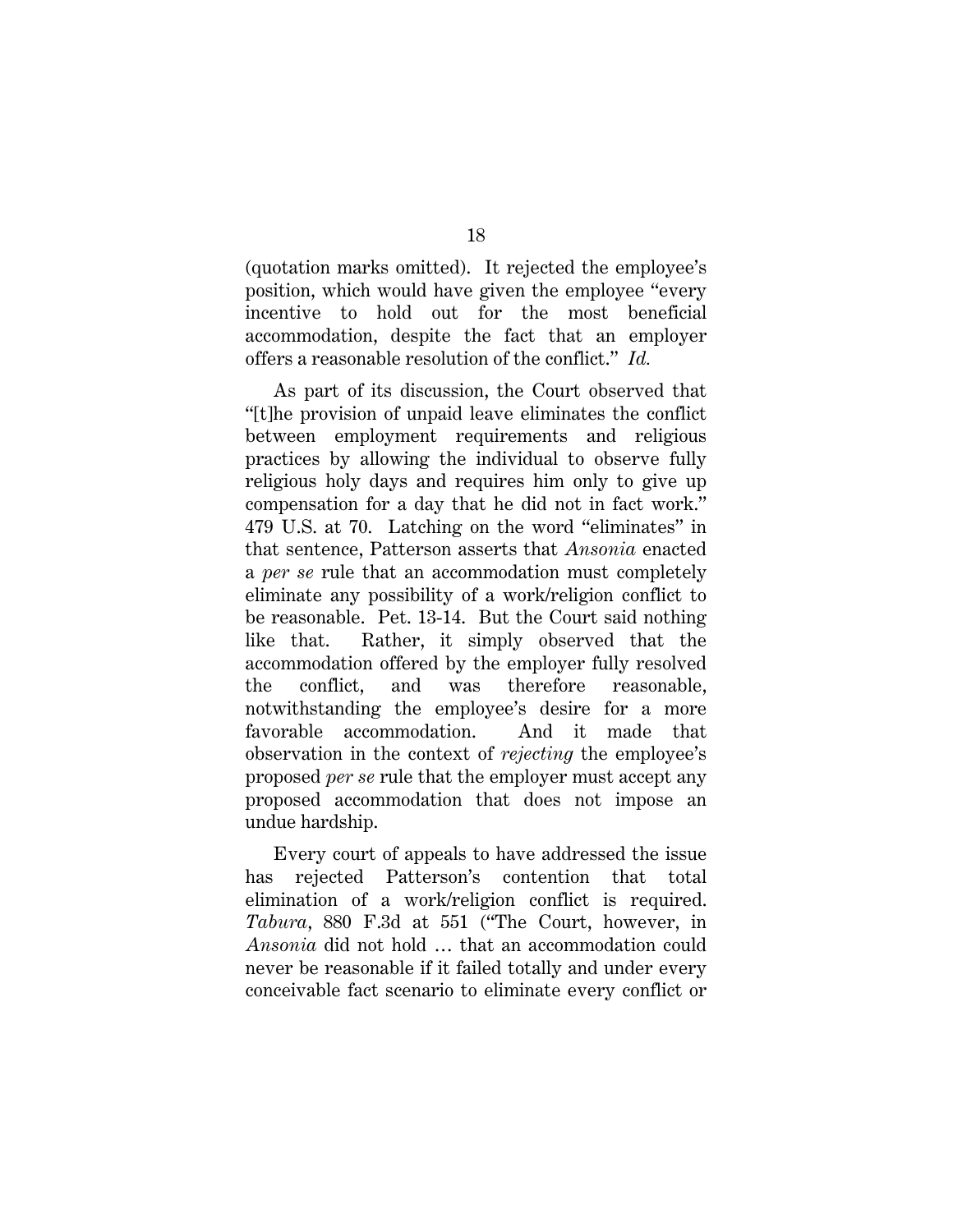all tension between reasonable work requirements and religious observation."); *Sturgill*, 512 F.3d at 1031 ("[T]he Court in *Ansonia* did not hold, indeed did not suggest, that an accommodation, to be reasonable as a matter of law, *must* eliminate any religious conflict."); *EEOC v. Firestone Fibers & Textiles Co.*, 515 F.3d 307, 313 (4th Cir. 2008) (Wilkinson, J.) ("Congress included the term reasonably, expressly declaring that an employer's obligation is to 'reasonably accommodate' absent undue hardship — not to totally do so."). Patterson fails to demonstrate any error in those decisions.

Patterson also contests the Eleventh Circuit's determination that the particular accommodations here were reasonable. But Patterson's argument depends on his repeated mischaracterizations of the Eleventh Circuit's holding.

Patterson states that the Eleventh Circuit concluded that a demotion to a lower-paying position could be a reasonable accommodation. Pet. 10 ("[T]he court asserted that Walgreens' offer to demote Patterson to the lower-paying … position was itself a reasonable accommodation."); Pet. 32 ("The panel held that an incomplete accommodation involving a demotion and a large pay cut was *per se* 'reasonable.'") These assertions are false. The panel carefully scrutinized the summary judgment record and concluded that there was no evidence supporting Patterson's assertion that he would receive a pay cut if he was transferred. Pet. App. 10a & n.2. Indeed, the court went as far as to explain that a particular deposition exhibit that Patterson had cited did not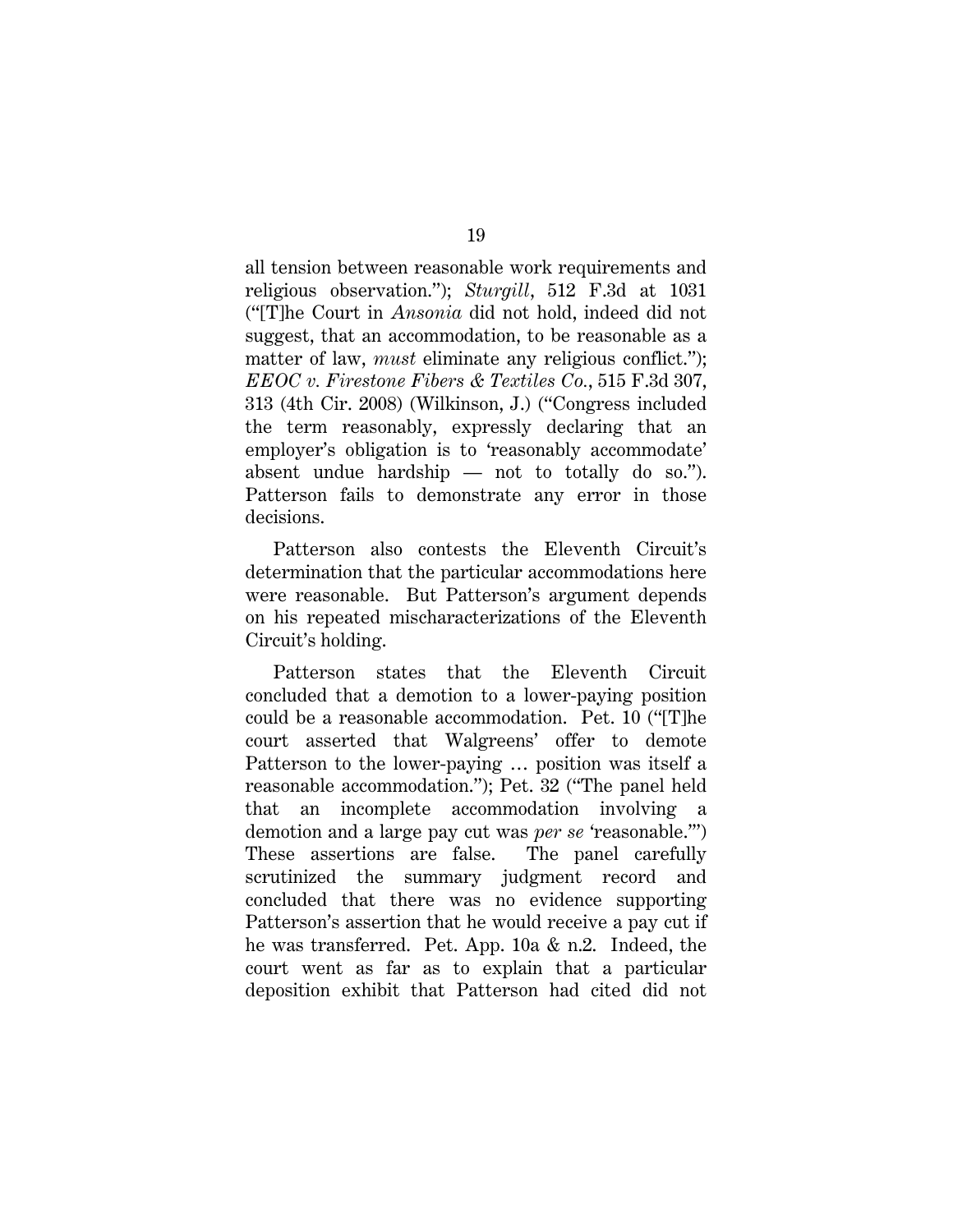support his assertion that he would receive a pay cut. *Id.*

Likewise, Patterson characterizes Walgreens' accommodation of permitting Patterson to swap shifts as an "incomplete and contingent accommodation." Pet. 19. As Patterson frames the record, it would have been "extremely difficult to arrange a swap with someone else," and when a single co-worker (Alsbaugh) stated she could not swap shifts, Patterson was "[l]eft without options." Pet. 8. This account is inconsistent with a central aspect of the Eleventh Circuit's reasoning that Patterson could have swapped shifts with "several other … employees," but "he did not attempt to contact any of them." Pet. App. 3a-4a. The panel noted that until oral argument in the court of appeals, Patterson had never argued that switching with Alsbaugh was his sole option. Pet. App. 4a n.1. Nonetheless, the Eleventh Circuit considered Patterson's newly-raised argument on its merits, and found it to be unavailing based on its review of Patterson's deposition transcript. *Id.*

The Eleventh Circuit's actual holding was that Walgreens had offered two reasonable accommodations. First, Walgreens shifted Patterson's regular training schedule to Sunday through Thursday, and when emergencies arose on Saturday, it offered him the accommodation of swapping shifts with a willing employee. Pet. App. 8a-9a. Patterson had swapped Saturday shifts with his co-workers for several years, and might have been able to do so in this case if he had contacted any co-workers other than Alsbaugh to see if they might be available. Pet. App.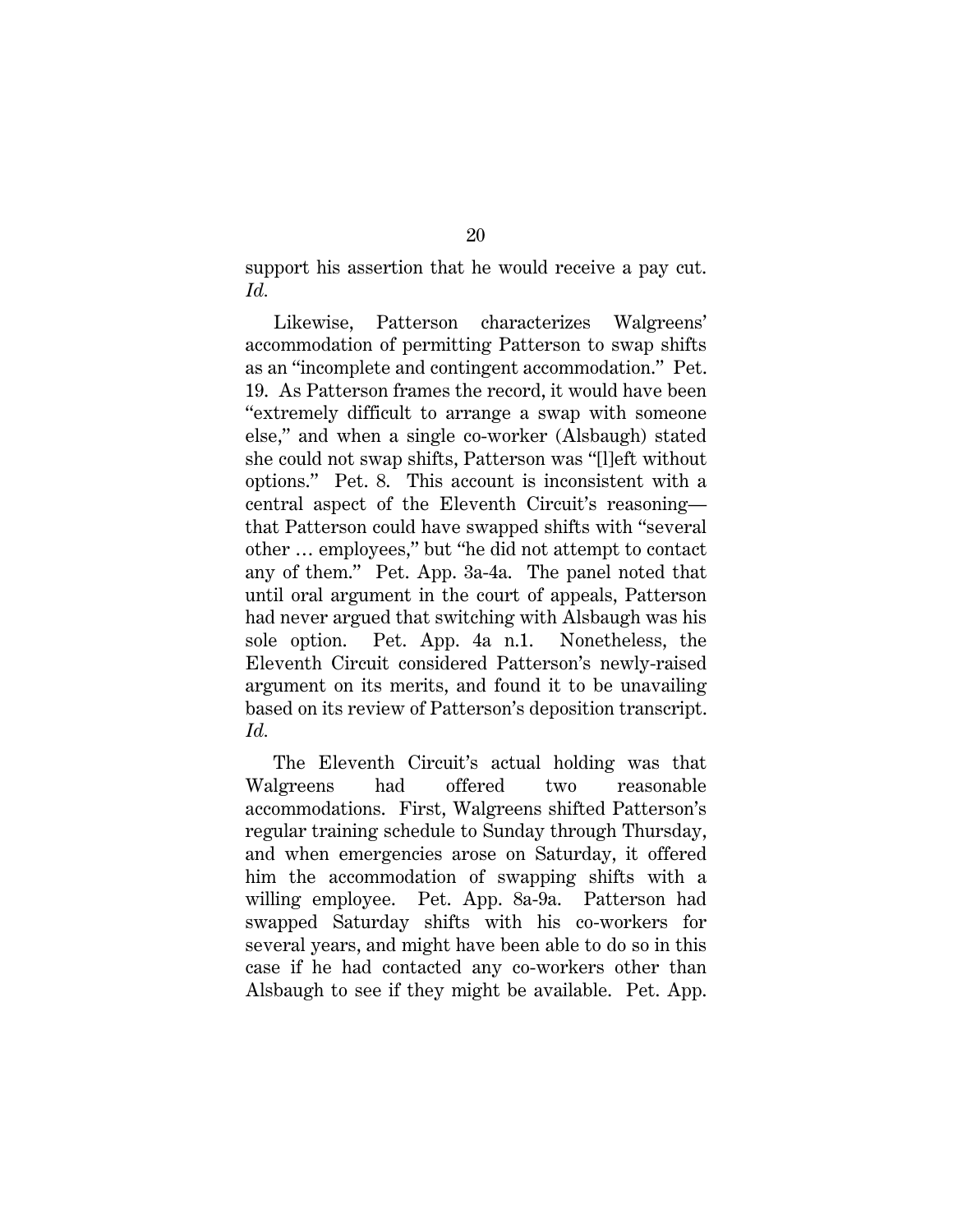9a. Second, Walgreens offered him the option of a different position within the company, where a larger pool of employees would make it easier to swap shifts. Pet. App. 9a-10a. As just explained, contrary to Patterson's assertion, there is no evidence this would have been a demotion. When accurately described, these accommodations were "reasonabl[e]" for purposes of Title VII.

#### C. This case would be a poor vehicle.

This case would be a poor vehicle to consider the scope of an employer's duty to offer a reasonable accommodation.

First, Patterson's arguments are largely premised on disagreements with the Eleventh Circuit's interpretation of the summary judgment record. As discussed above, Patterson repeatedly mischaracterizes the accommodations that Walgreens offered. Similarly, in arguing that this case is a good vehicle, Patterson asserts that his supervisors "believed they weren't required to accommodate Patterson *at all*," demonstrating Walgreens' "indifference toward religious employees." Pet. 35.Again, however, this argument is simply an effort to reargue the facts: the Eleventh Circuit found that Walgreens had accommodated Patterson's religion for several years by scheduling his shifts from Sunday to Thursday and permitting him to swap shifts when emergencies arose on Saturday. Pet. App. 8a-9a. Whether the Eleventh Circuit's unpublished opinion correctly interpreted the summary judgment record is not a question warranting Supreme Court review.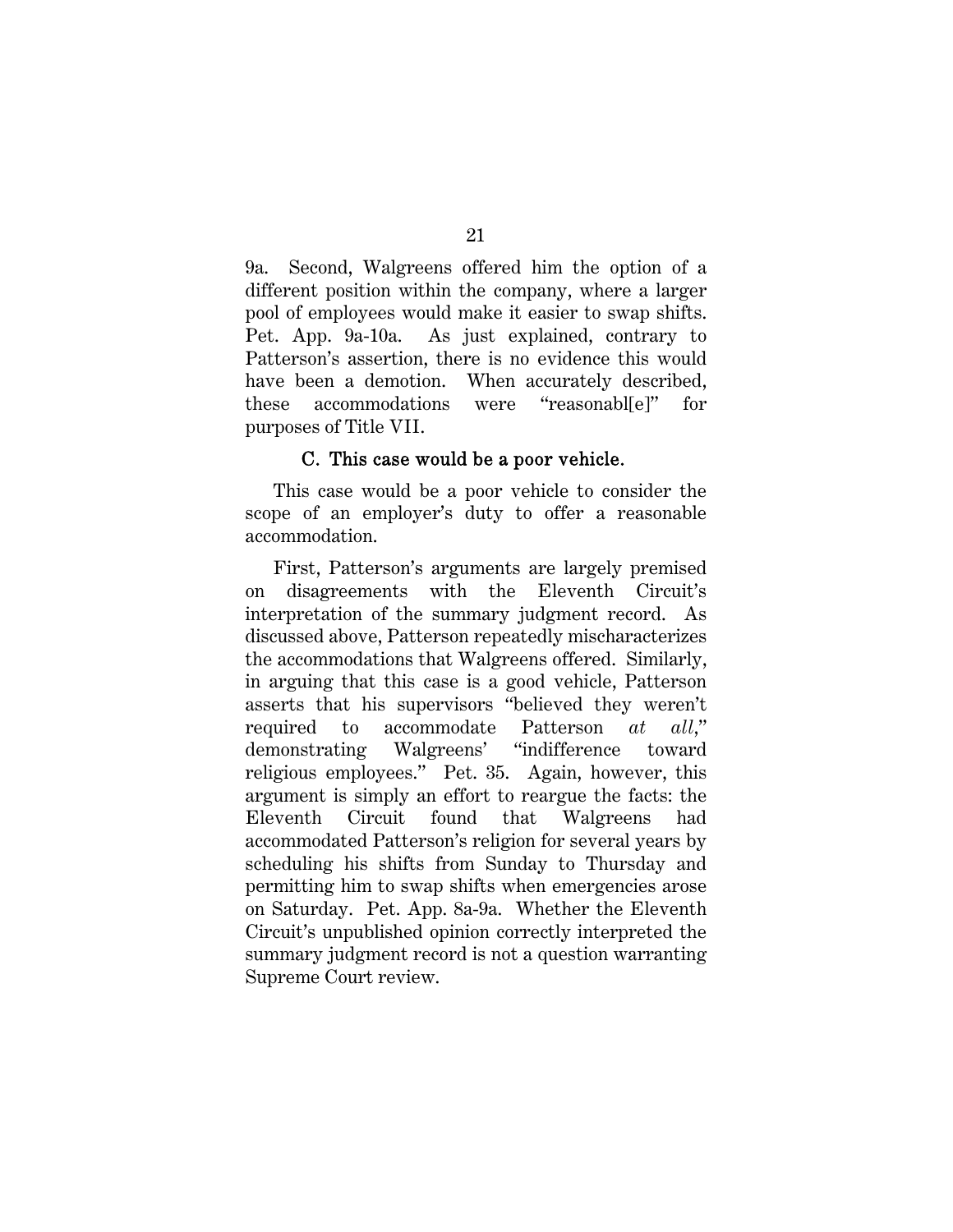Second, this Court's review of the reasonableness of Walgreens' accommodations will be hindered by the fact that Patterson "failed to take advantage of" those accommodations. Pet. App. 11a. Walgreens' offer of the opportunity to swap shifts might have eliminated the work/religion conflict in this case had Patterson contacted his co-workers other than Alsbaugh—yet he did not. Pet. App. 10a & n.2. Similarly, Walgreens' offer of the opportunity to switch jobs might have resulted in a *de minimis* risk of conflict—but because Patterson "was not amenable to changing positions," Pet. App. 10a, there is no record on what the exact degree of risk would have been. The Court should not grant certiorari in a case where there are gaps in the record as a result of Patterson's own conduct.

### II. The Second Question Presented Does Not Warrant Review.

The Eleventh Circuit held, in the alternative, that Patterson's proposed alternative—the right to stay in his current position with an ironclad guarantee that he never have to work on Saturday under any circumstances—would have imposed an undue hardship on Walgreens' business. That holding does not merit review.

### A. There is no circuit split on whether an undue hardship can be established via "speculation."

Patterson asserts that there is a 4-3 split on "whether an employer can demonstrate undue hardship based on speculation about future events." Pet. 23. There is not. Determining whether there is an undue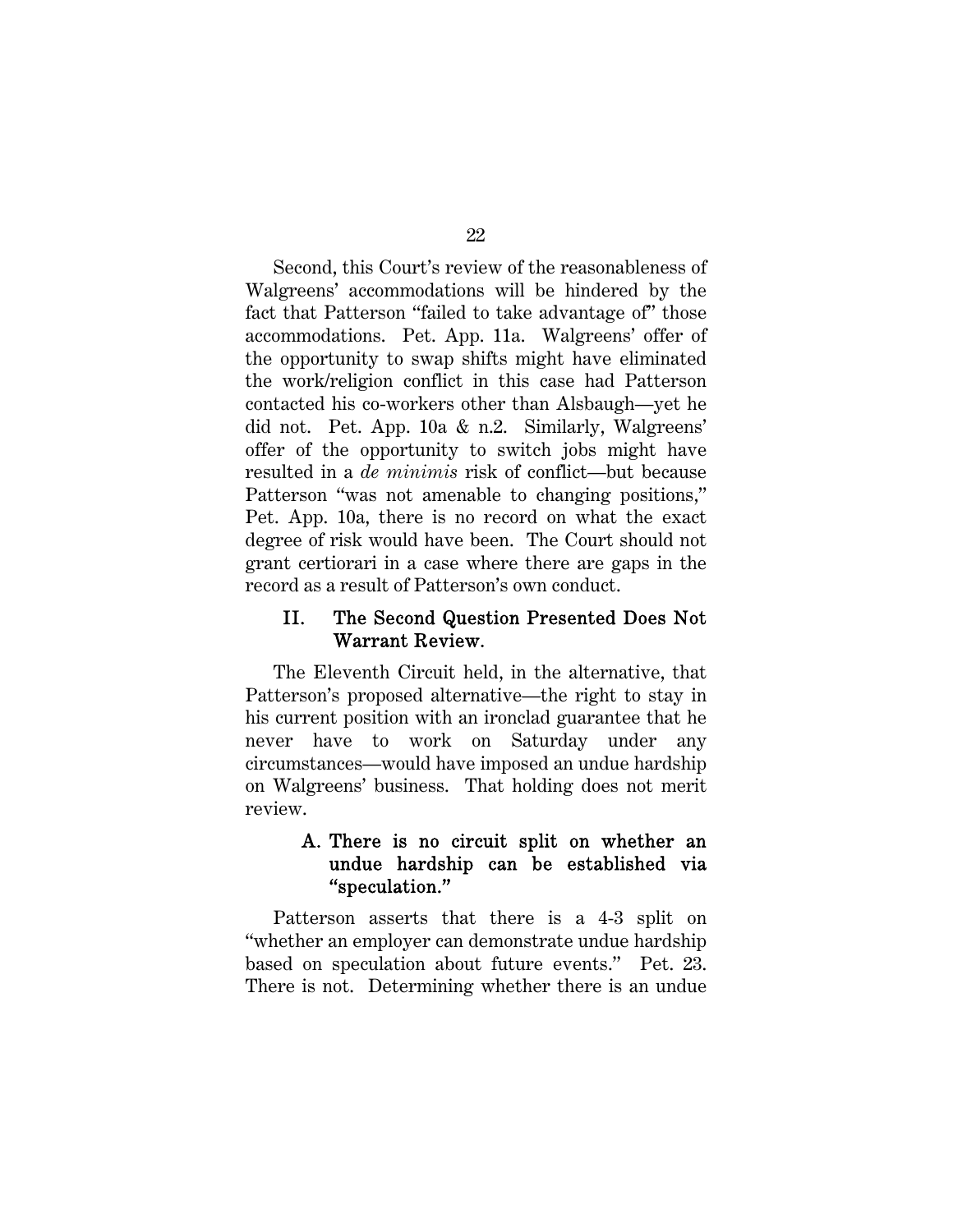hardship requires making an intensely fact-specific judgment about the effect of an accommodation on the employer's business. The fact that some courts have found hardships to be "undue" and other courts have found them not to be "undue" reflects differences in factual records, rather than a divergence in legal standard.

Patterson claims that the Eleventh Circuit's decision "contradicts the holdings of the Fourth, Eighth, Ninth and Tenth Circuits." Pet. 23. But the cited cases—an unpublished case from 1994 and three decisions from the 1970s and 1980s—merely hold that the particular asserted hardships before them were too speculative to be "undue." *See Toledo v. Nobel-Sysco, Inc.*, 892 F.2d 1481, 1490, 1492 (10th Cir. 1989) (noting that undue hardship determination depends on "the particular factual context of each case," and concluding that employer's assertion that hiring a user of peyote would increase the risk of tort liability was speculative because "accommodating Toledo's practices by requiring him to take a day off after each ceremony would virtually eliminate the risk that the influences of peyote would cause an accident or be a factor in subsequent litigation" (internal quotation marks omitted)); *Tooley v. Martin-Marietta Corp.*, 648 F.2d 1239, 1243 (9th Cir. 1981) (noting that the undue hardship determination depends on "the particular factual context of each case," and finding no undue hardship where the facts conclusively showed that one employee's failure to pay union dues did not deprive the union of funds necessary for the union's support (quotation marks omitted)); *Brown v. Gen. Motors*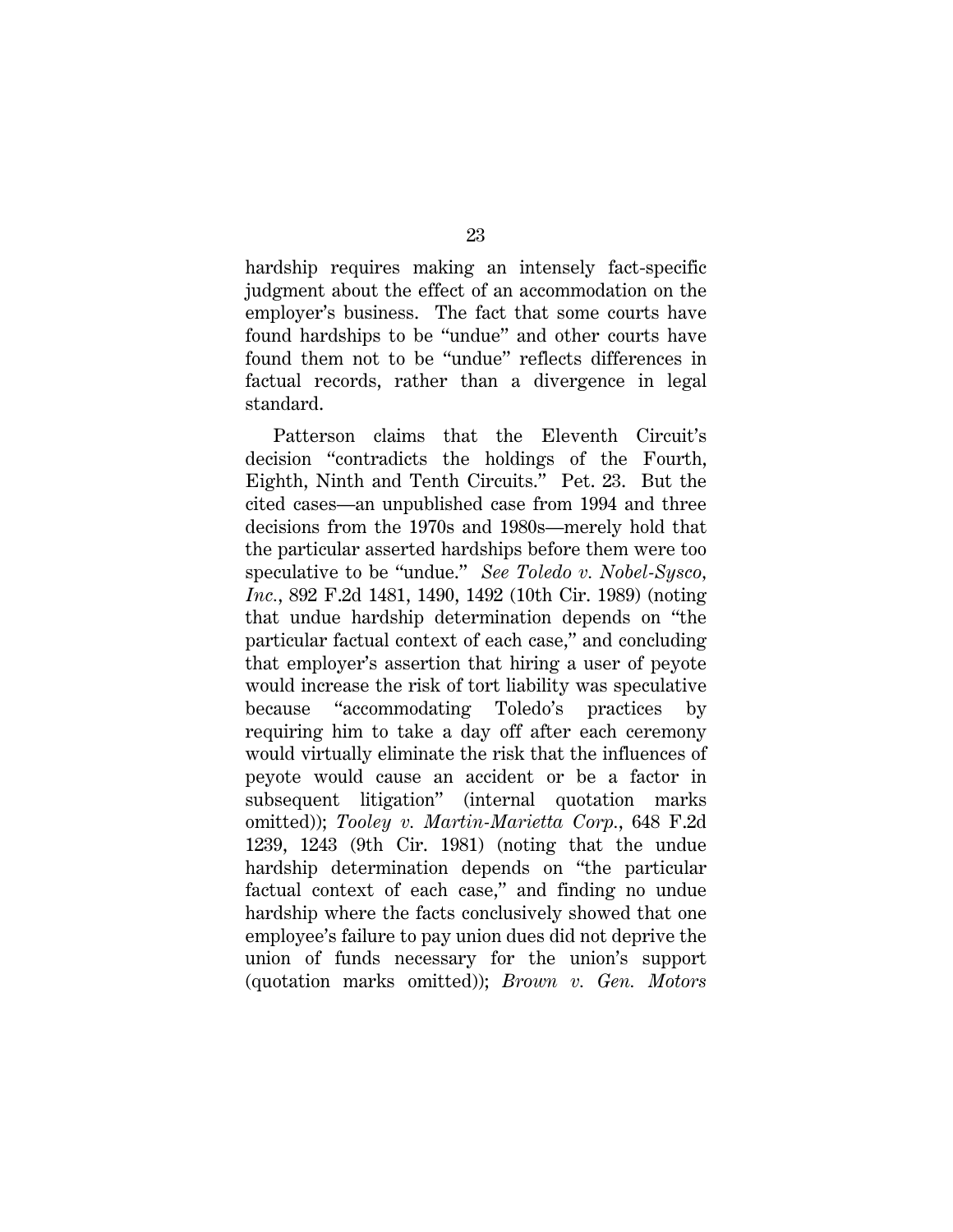*Corp.*, 601 F.2d 956, 961 (8th Cir. 1979) (finding no undue hardship where employer argued that "other employees might profess similar religious beliefs," and the cumulative effect could create undue hardship); *Benton v. Carded Graphics, Inc.*, 28 F.3d 1208, 1994 WL 249221, at \*2-3 (4th Cir. 1994) (unpublished table decision) (characterizing undue hardship inquiry as "fact-based determination" and finding insufficient evidence of undue hardship). Patterson suggests that *Brown* held that courts may not consider "anticipated hardship," in conflict with the decision below. Pet. 24. But *Brown*'s actual holding was that courts should not consider the "anticipated and multiplied hardship" that might arise if co-workers mimic the religious employee and request their own accommodations. 601 F.2d at 961. The Eleventh Circuit did not do that here. Rather, it analyzed the hardship that Patterson's own requested accommodation would impose, just like every other case Patterson cites.

None of these cases announced any general legal standard that conflicts with the decision below. To the contrary, each of those courts applied the identical "undue hardship" legal standard as the court below. They merely held that, on the particular facts of those cases, the employer had not established "undue hardship." Here, by contrast, Walgreens did establish "undue hardship" based on the particular facts of this case.

### B. The Eleventh Circuit's holding is correct.

The Eleventh Circuit correctly concluded that Patterson's proposed accommodation would pose an undue hardship. That fact-bound decision is correct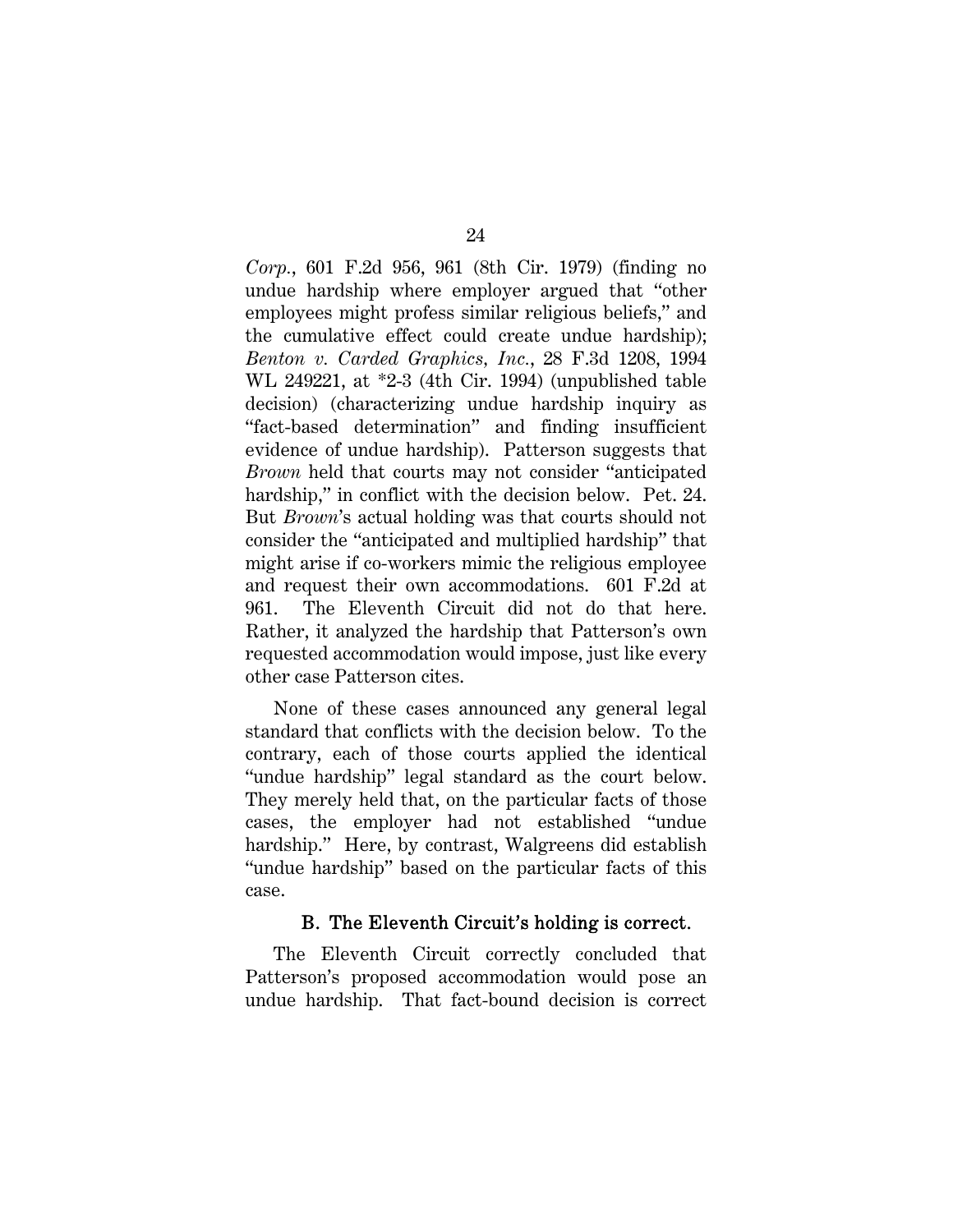and should not be reviewed.

As with his argument on reasonableness, Patterson's argument on undue hardship depends on repeated mischaracterizations of the Eleventh Circuit's decision. Patterson asserts that the Eleventh Circuit's determination of an undue hardship was "speculative" because his refusal to attend the emergency training session caused no harm to Walgreens. Pet. 23. But it did cause harm. The Eleventh Circuit concluded that "[t]he circumstances leading to the Saturday … training sessions were a true emergency." Pet. App. 12a. "Because of the Alabama Board of Pharmacy's actions and the two days it gave Walgreens to effectively shut down its Customer Care Center operations in Alabama, the company was forced to redirect approximately 50,000 phone calls per month from the Alabama center to Orlando." *Id.* "The employees in Orlando had to be trained immediately so they could begin handling all of those calls." *Id.*  Failure to handle the high call volume might have "impede[d] patients' access to their medication and subject Walgreens to the risk of breaching its contractual obligations and facing significant financial penalties." Pet. App. 24a. Yet Patterson's "adamant refusal to work on Saturday delayed the required training." Pet. App. 12a. Walgreens officials testified at their depositions that although the precise harm could not be quantified, service quality likely was lower during the period of delay. Doc. 63:131-32, Doc. 68:143- 44.

Further, contrary to Patterson's assertions, the Eleventh Circuit did not "speculate" as to how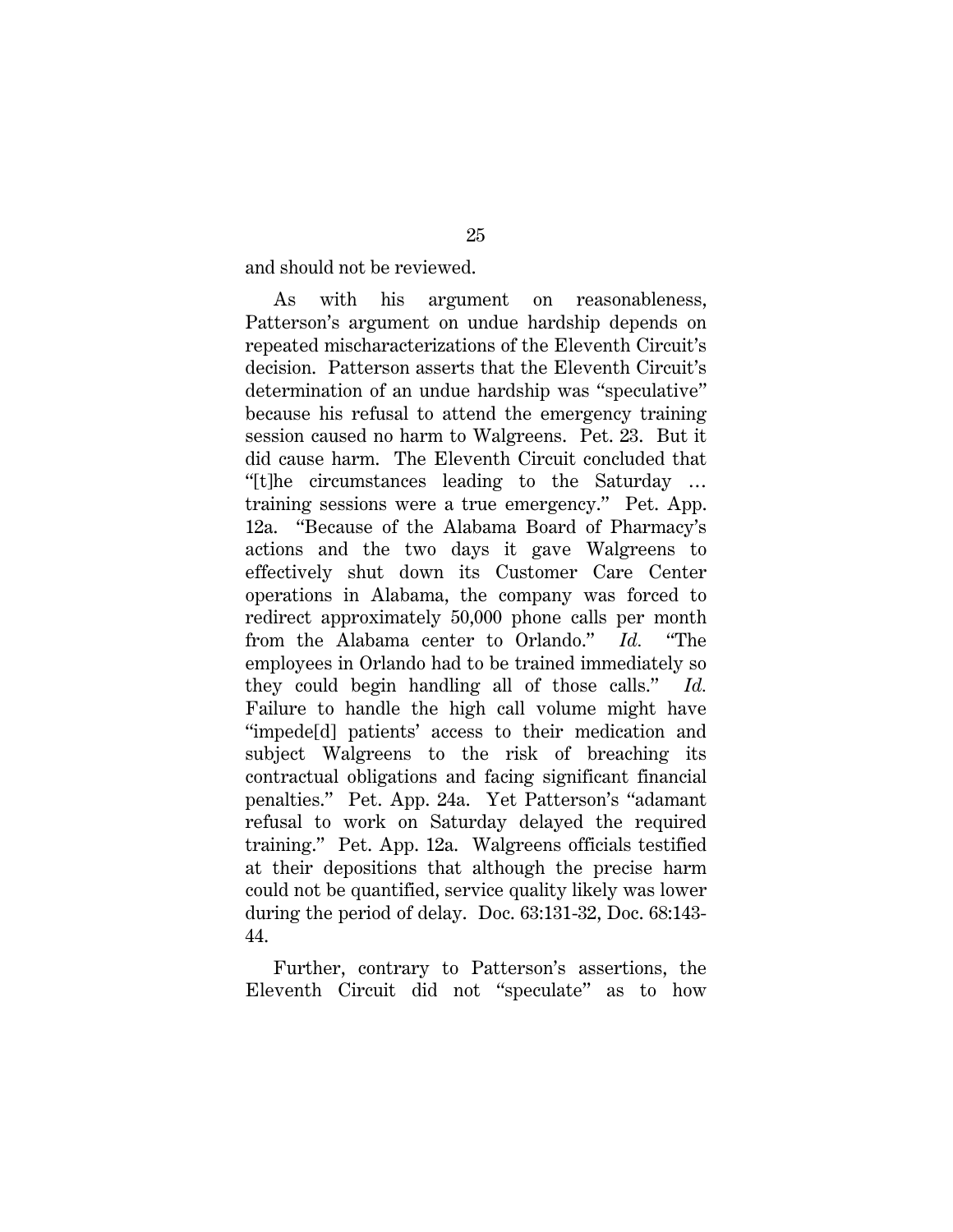Patterson's requested accommodation would harm Walgreens. Rather, the Eleventh Circuit cited specific facts establishing that Patterson's proposed accommodation would result in undue hardship. It explained that "[t]o ensure that Patterson received the time off for Sabbath observance that he was insisting on, Walgreens would have had to schedule all training shifts, including emergency ones, based solely on Patterson's religious needs, at the expense of other employees who had nonreligious reasons for not working on weekends." Pet. App. 13a. As the court explained, this would have burdened Patterson's coworker, Alsbaugh, in the short term; even worse, because Alsbaugh was planning to leave the facility, Patterson's proposed accommodation would have required Walgreens "either to eliminate Friday night and Saturday training sessions altogether, regardless of its business needs, or to schedule less-effective nontrainers to train the untrained some of the time." *Id.* The court noted that Walgreens could not eliminate Saturday training altogether because "business necessity—the sudden closing of the Muscle Shoals facility being a prototypical example—sometimes required urgent training." *Id.*

In any event, the Eleventh Circuit plainly did not endorse any general legal standard that an undue hardship could be established through speculation. It held that, on the specific facts here, Walgreens made a sufficient showing of an undue hardship. Patterson's disagreement with that fact-bound ruling does not warrant review.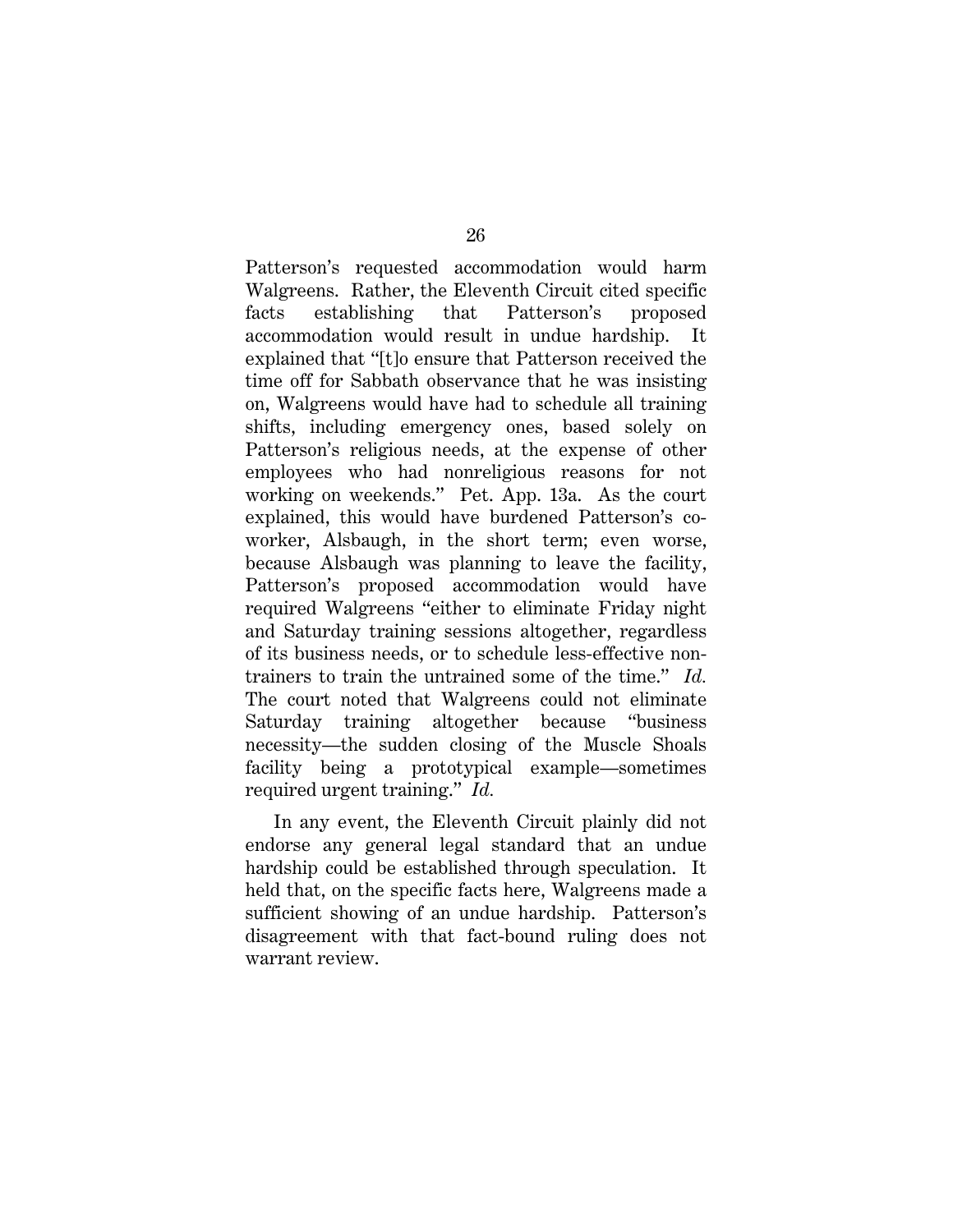### C. This case would be a poor vehicle.

This case would also be a poor vehicle to consider the "undue hardship" standard. As with Patterson's reasonable accommodation argument, Patterson's undue hardship argument depends on his disagreements with the Eleventh Circuit's interpretation of the record. In arguing that this case is a good vehicle, Patterson claims that because Walgreens "was unable to establish that it was harmed by Patterson's absence on August 20," the opinion below "relied on … speculation rather than any actual hardship." Pet. 36. As described above, this is simply wrong; Walgreens did establish that it was harmed by Patterson's absence on August 20, and the opinion below did not rely on speculation but instead recited specific facts establishing undue hardship. Patterson's efforts to re-litigate the facts make this a poor candidate for further review.

### III. The Third Question Presented Does Not Warrant Review.

Finally, Patterson asks this Court to disapprove of the following sentence in *Hardison*: "To require TWA to bear more than a *de minimis* cost in order to give Hardison Saturdays off is an undue hardship." 432 U.S. at 84. Patterson invites the Court to replace "*de minimis*" with a different adjective, such as "excessive." Pet. 28. The Court should decline that invitation. Patterson has shown no sound basis for overruling *Hardison*, and this case would be a poor vehicle to reconsider it.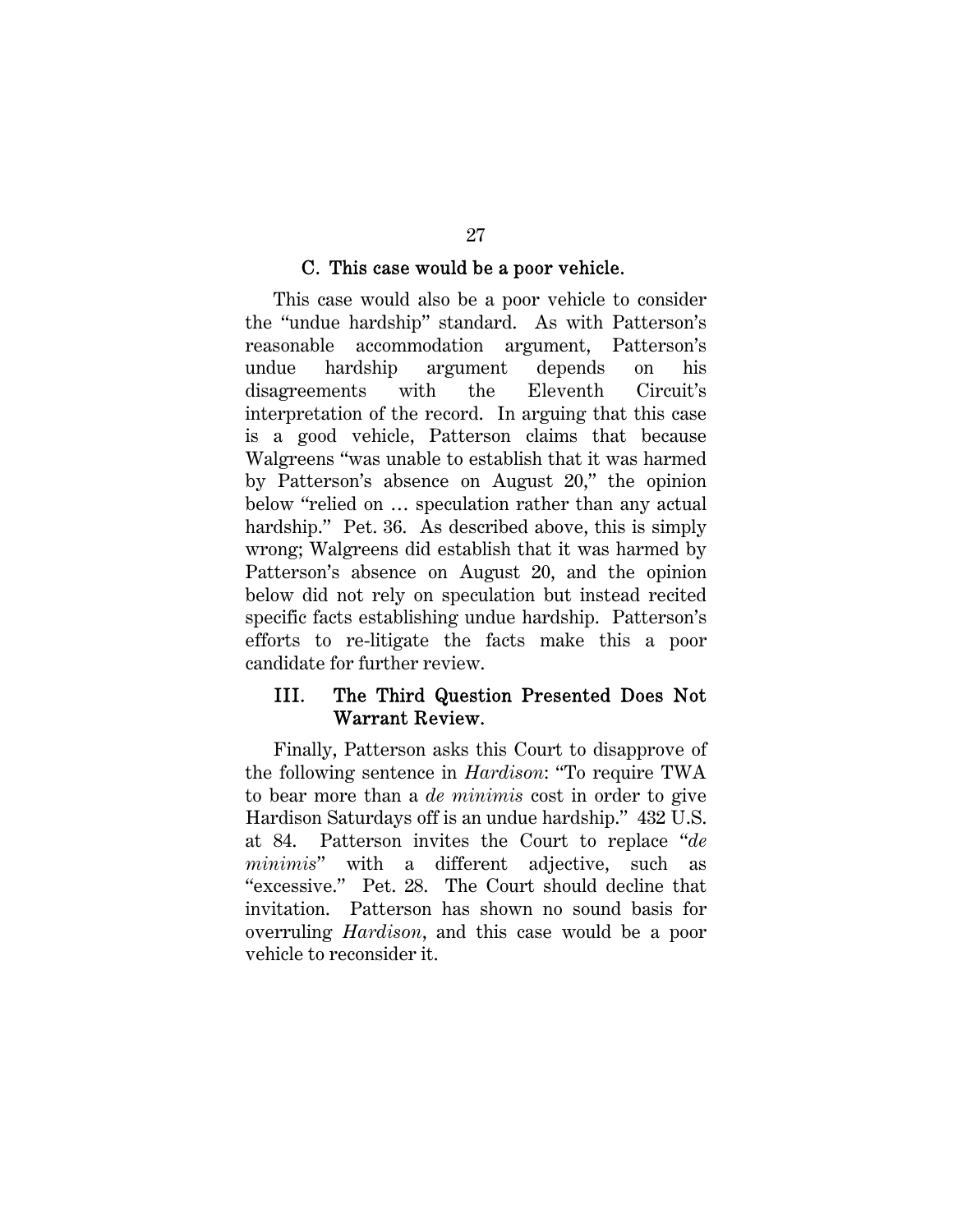#### A. *Hardison* should not be overruled.

The Court should not take the extraordinary step of overruling a 42-year-old statutory interpretation decision in order to heighten the "undue hardship" standard to some unspecified extent.

"*Stare decisis* … is a foundation stone of the rule of law." *Kimble v. Marvel Entm't, LLC*, 135 S. Ct. 2401, 2409 (2015) (internal quotation marks omitted). It "promotes the evenhanded, predictable, and consistent development of legal principles, fosters reliance on judicial decisions, and contributes to the actual and perceived integrity of the judicial process." *Id.* (internal quotation marks omitted). "What is more, *stare decisis* carries enhanced force when a decision … interprets a statute. Then, unlike in a constitutional case, critics of our ruling can take their objections across the street, and Congress can correct any mistake it sees." *Id.* And the force of *stare decisis* is yet greater when Congress has "repeatedly amended" the relevant laws, but "spurned multiple opportunities to reverse" the decision sought to be overruled. *Id.* at 2409-10.

That is precisely the scenario here. Congress has repeatedly amended Title VII since 1977, including making amendments in direct response to this Court's decisions. *See Landgraf v. USI Film Prods.*, 511 U.S. 244, 250 (1994). But bills to overrule *Hardison* have uniformly failed despite having been introduced in every Congress between 1994 and 2013.3 Congress'

 $\overline{a}$ 

<sup>3</sup> *See, e.g.*, S. 3686, 112th Cong. (2012) (proposing to define "undue hardship" as "a significant difficulty or expense on the conduct of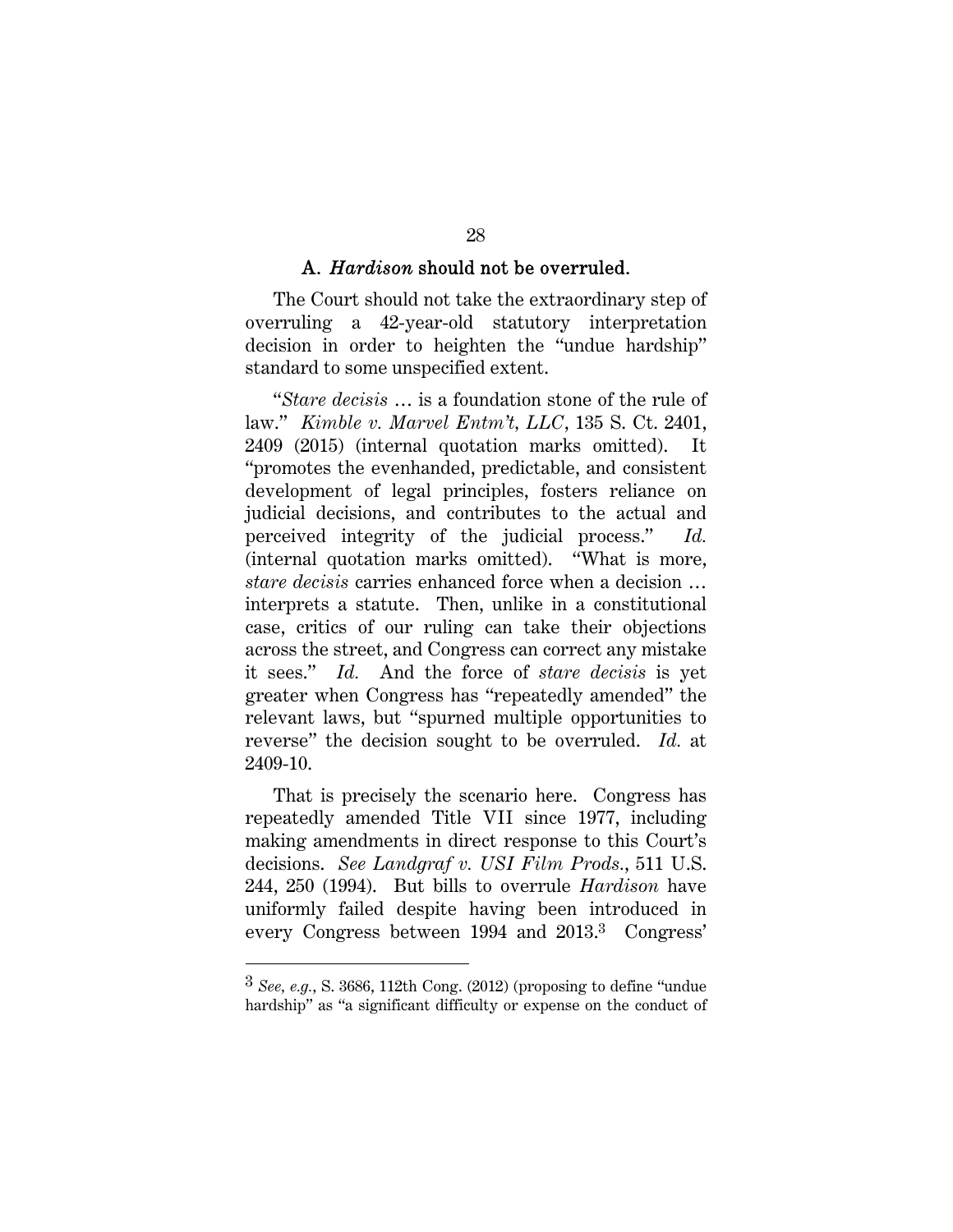"continual reworking" of Title VII—but never of *Hardison*—"further supports leaving the decision in place." *Kimble*, 135 S. Ct. at 2410.

What is more, *stare decisis* applies with especially strong force when parties "rely on such precedents when ordering their affairs." *Kimble*, 135 S. Ct. at 2410. Employers, including Walgreens, rely on this Court's decisions in deciding when to grant accommodations to religious employees. At the time Walgreens terminated Patterson, *Hardison* provided the applicable legal framework. Yet Patterson would retroactively apply a new, heightened "undue hardship" standard to Walgreens and every other employer in the country that has denied a religious accommodation within the statute of limitations. That would violate the principle, "deeply rooted" in the Court's jurisprudence, that "[e]lementary considerations of fairness dictate that individuals should have an opportunity to know what the law is and to conform their conduct accordingly." *Landgraf*, 511 U.S. at 265 (holding that 1991 amendments to Title VII did not apply retroactively).

 $\overline{a}$ 

the employer's business when considered in light of relevant factors set forth in section 101(10)(B) of the Americans with Disabilities Act of 1990 (42 U.S.C. 12111(10)(B)) (including accompanying regulations)"; *see also* S. 4046, 111th Cong. (2010); S. 3628, 110th Cong. (2008); H.R. 1431, 110th Cong. (2007); H.R. 1445, 109th Cong. (2005); S. 677, 109th Cong. (2005); S. 893, 108th Cong. (2003); S. 2572, 107th Cong. (2002); H.R. 4237, 106th Cong. (2000); S. 1668, 106th Cong. (1999); H.R. 2948, 105th Cong. (1997); S. 1124, 105th Cong. (1997); S. 92, 105th Cong. (1997); H.R. 4117, 104th Cong. (1996); S. 2071, 104th Cong. (1996); H.R. 5233, 103d Cong. (1994).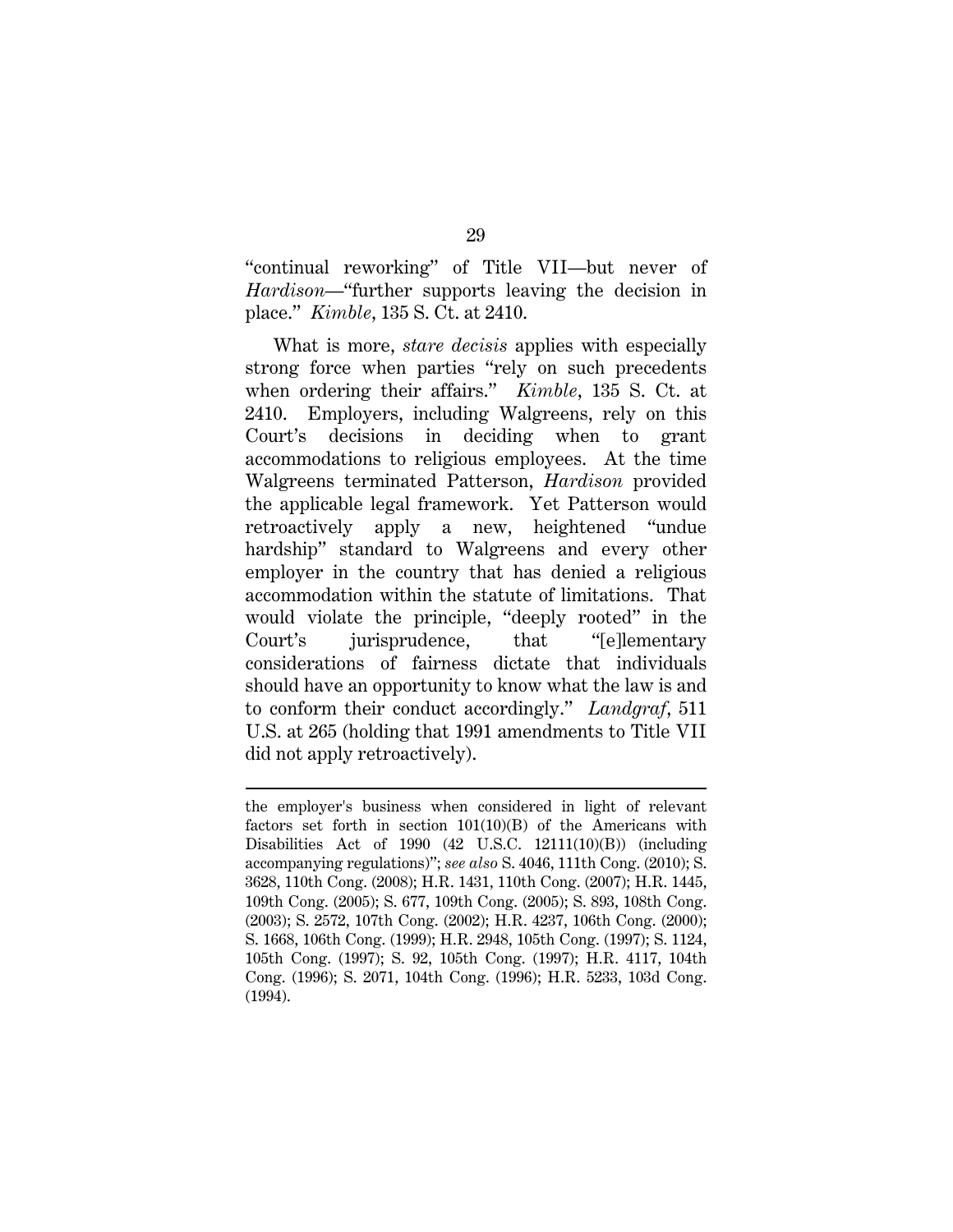Patterson cannot overcome this "superpowered form of *stare decisis*." *Kimble*, 135 S. Ct. at 2410. Patterson contends that *Hardison* has proven "unworkable." Pet. 31. But what would truly be unworkable is replacing *Hardison*'s standard with some nebulous, higher standard. That would cause nothing but confusion, with employers struggling to discern what hardships that were undue under prior law are now no longer undue.

Patterson contends *Hardison* is "unworkable" not because it is unclear or difficult to apply, but because in his view, employers win too frequently. To back up this assertion, Patterson compares employers' and employees' rates of prevailing on summary judgment. Pet. 31. This analysis is flawed for multiple reasons. First, the sample size is too small. Patterson claims that employers have prevailed on summary judgment "infinitely more often on appeal, where employees have *never* won summary judgment on that defense." *Id.* But Patterson documents only twice in the past 18 years in which employees have even sought such relief in the court of appeals. One of those cases was the decision below; the other was the Tenth Circuit's *Tabura* case, where the employee actually prevailed, as the court reversed summary judgment for the employer and remanded for trial. Pet. App. 36a, 62a, 64a. Even in district courts, Patterson documents only 14 times in the past 18 years in which employees have moved for summary judgment (Pet. App. 36a), which is hardly sufficient to establish systematic trends.

Moreover, Patterson's statistics reflect the unremarkable fact that plaintiffs are generally less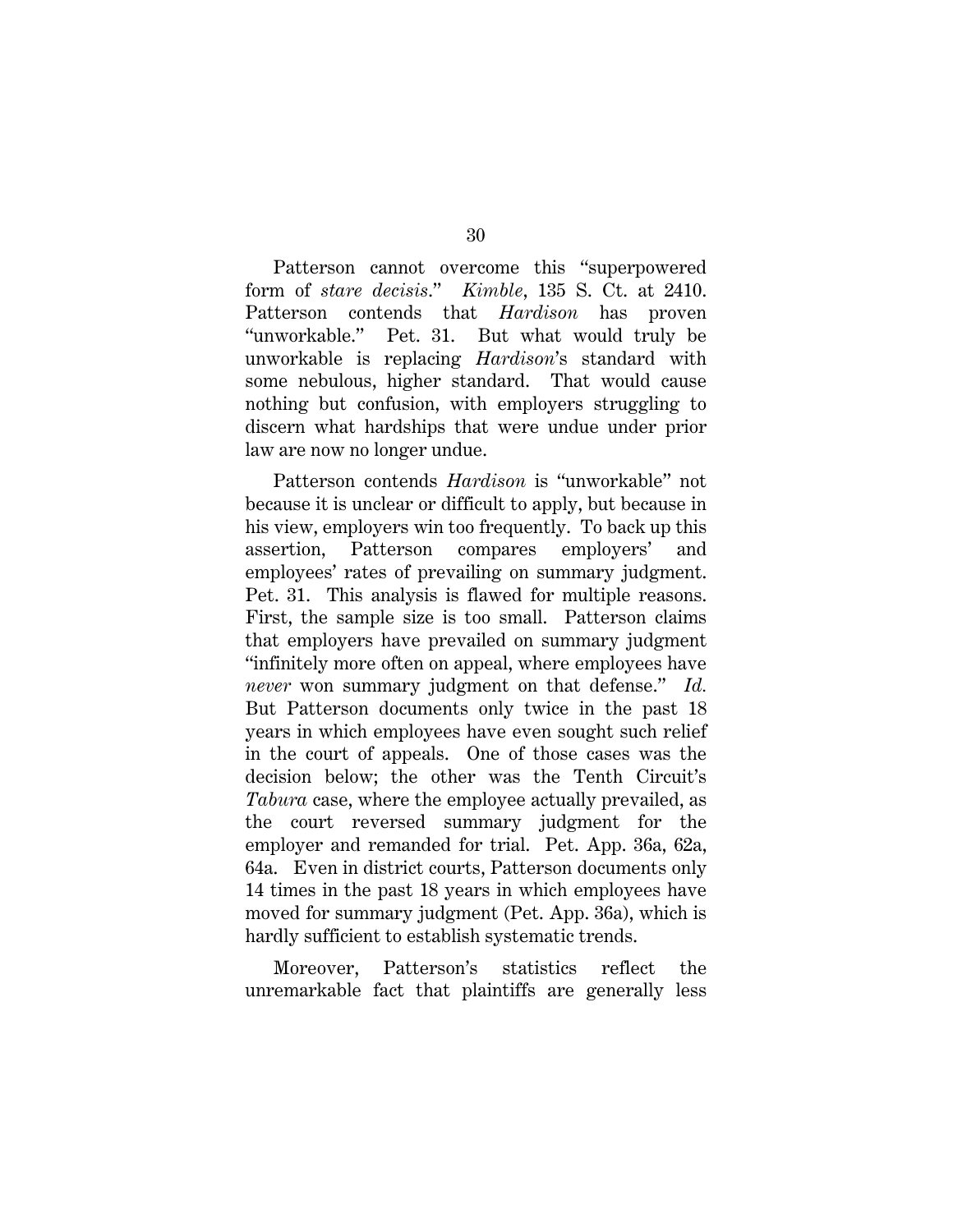likely to move for summary judgment, given that plaintiffs bear the burden of proof. An employee with a successful religious accommodation claim is more likely to vindicate that claim via a settlement or a trial. And employees frequently win such cases—even setting aside cases that settle, plaintiffs win "about one-third of their litigated claims for scheduling changes for observance of religious holidays, and nearly one-half of claims for having a beard or hairstyle for religious reasons."4

In sum, Patterson has not demonstrated that *Hardison* is "unworkable" or identified any other basis for overruling it.

#### B. This case would be a poor vehicle.

Even if the Court were inclined to reconsider *Hardison*'s undue hardship standard, this case would be a poor vehicle for three reasons. First, the Eleventh Circuit also held, as an independent basis for affirming the grant of summary judgment, that Walgreens offered a reasonable accommodation. Patterson could not obtain relief unless that ruling was also reversed. Thus, if the Court were to use this case as a vehicle to reconsider *Hardison*, it would also have to separately grant certiorari on Patterson's first question presented, which challenges the reasonable accommodation ruling. As explained above, however, that question is not

 $\overline{a}$ 

<sup>4</sup> Laura Murphy & Christopher Anders, ACLU Letter on the Harmful Effect of S. 893, The Workplace Religious Freedom Act, on Critical Personal and Civil Rights, ACLU, June 2, 2004, https://www.aclu.org/letter/aclu-letter-harmfuleffect-s-893-work place-religious-freedom-act-critical-personal-and-civil.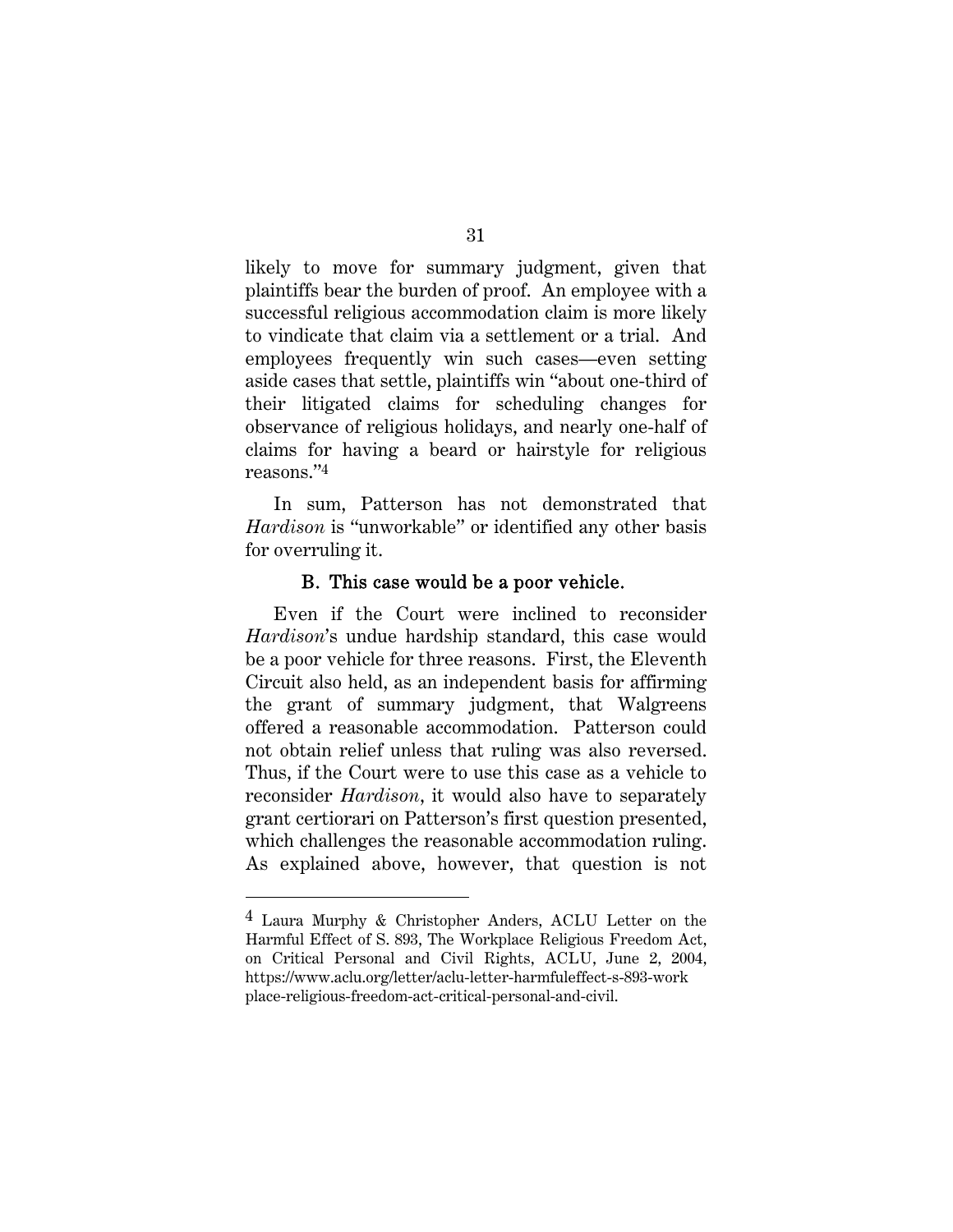certworthy, as there is no circuit split and Patterson seeks factbound error correction.

Second, there is no basis for believing that the Eleventh Circuit would have reached a different result under Patterson's proposed heightened standard. Although the Eleventh Circuit cited the "*de minimis*" standard in its general background section, Pet. App. 7a, its analysis did not rely on the "*de minimis*" standard. Instead, it closely scrutinized the facts and concluded that under Patterson's proposed accommodation, Walgreens "would have been required either to eliminate Friday night and Saturday training sessions altogether, regardless of its business needs, or to schedule less-effective non-trainers to train the untrained some of the time." Pet. App. 13a. This hardship is "undue" under any standard.

Third, the Court's review would be complicated by the factual disputes raised by Patterson over the extent of the hardship. In other religiousaccommodation cases, the scope of the hardship was easily measurable. For instance, in *Hardison*, the employee sought a special exception to the employer's seniority system, or alternatively, a right to a four-day work week in which the employer would pay other employees higher wages to fill his Saturday shifts. 432 U.S. at 83-84. In *Ansonia*, the employee sought paid time off. 479 U.S. at 64-65. In cases of that sort, the scope of the hardship is clear as a matter of fact, and the court's sole task is to determine whether that hardship is "undue" as a matter of law. Here, however, the hardship is Walgreens' inability to conduct emergency training on Saturdays. Patterson's primary